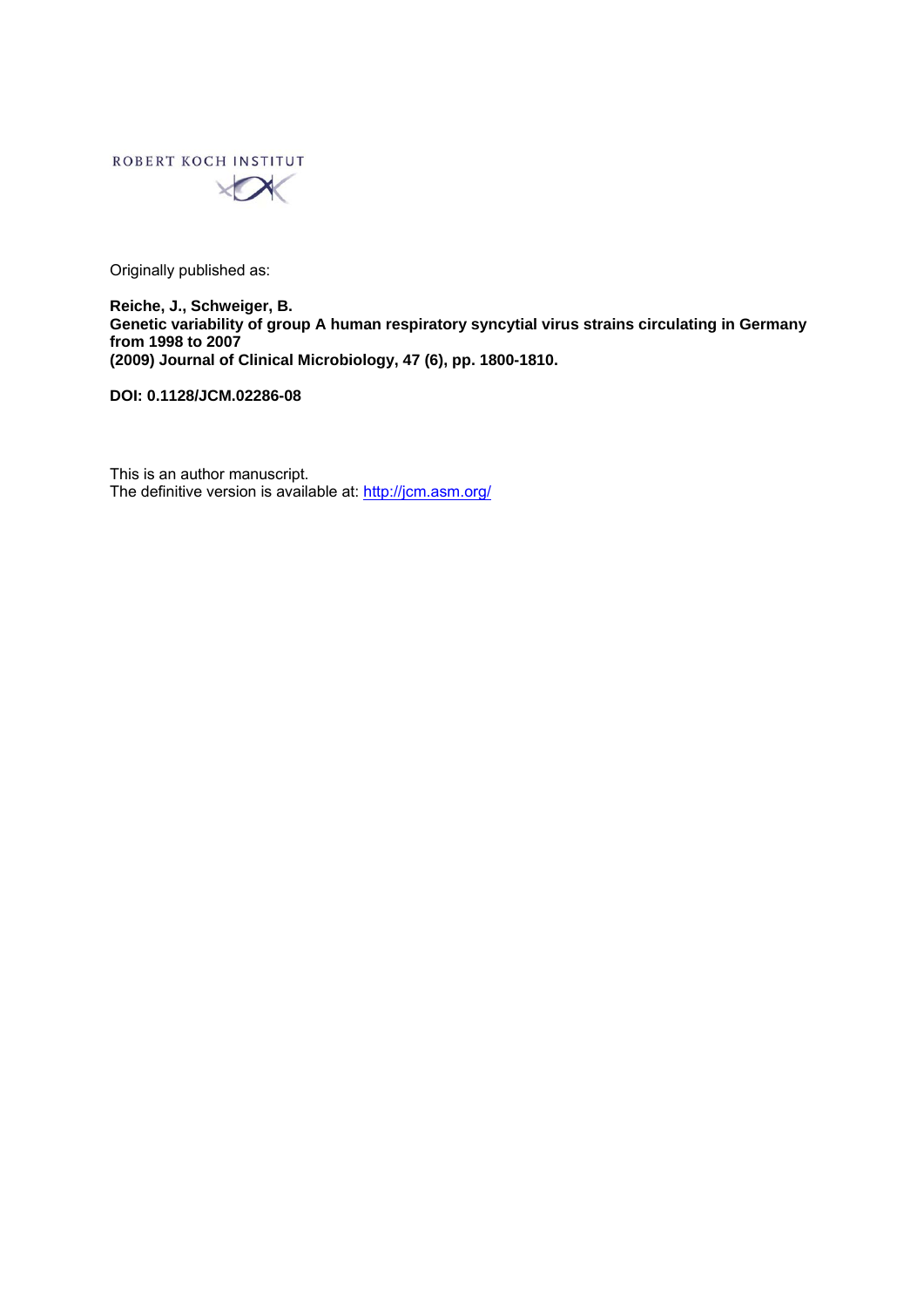# Genetic Variability of Group A Human Respiratory Syncytial Virus Strains Circulating in Germany from 1998 to 2007

Janine Reiche and Brunhilde Schweiger\* *FG12-Virale Infektionen, NRZ Influenza, Robert Koch-Institut, Berlin, Germany* 

**The variability between respiratory syncytial virus (RSV) strains is one of the features of RSV infections that might contribute to the ability of the virus to infect people repeatedly and cause yearly outbreaks. To study themolecular epidemiology of RSV, more than 1,400 RSV isolates from human nasopharyngeal aspirates or nasal or throat swabs from patients with respiratory illness were identified and differentiated by TaqMan reverse transcription-PCR into groups A and B. RSV group A was dominant in seven out of nine epidemic seasons.** 

**Phylogenetic analysis revealed that RSV group A genotypes GA2 and GA5 circulated from 1998 to 2007. Genotype GA7 was present in only two seasons (1999 to 2000 and 2002 to 2003). Comparison of the synonymous mutation/nonsynonymous mutation ratios showed greater evidence for selection pressure for genotype GA2 (1.18) than for GA5 (4.34). Partial protein sequences were predicted to encode G proteins of 298 amino acids in length and in a few cases of G proteins of 297 amino acids in length. Amino acid analysis also revealed** 

**genotype-specific amino acid substitutions: two substitutions for genotype GA2, seven for GA5, and three for GA7. Two to four putative, genotype-specific N-linked glycosylation sites were determined. Predicted Oglycosylation sites included 22 to 34 residues. This study provides for the first time data on the circulation pattern of RSV group A genotypes and their molecular characterization in Germany during nine consecutive epidemic seasons.** 

Worldwide, the respiratory syncytial virus (RSV) is the major pathogen of lower respiratory tract infections in infants and young children in both developing and developed countries (46). By the age of 2 years, virtually all children have been infected at least once with RSV (16). Nevertheless, reinfections are very common throughout life. In older children and adults, they are usually associated with milder disease, indicating that RSV infections induce only partial immunity (19).

RSV strains are separated into two major groups based on antigenic and genetic variability. The main differences between RSV groups A and B were found in the attachment glycoprotein G (1, 6, 30). Variability in this protein is greater than that in the other proteins, both between and within the major antigenic groups of RSV. The G protein is a type II glycoprotein of 289 to 299 amino acids in length, consisting of two hypervariable regions in the extracellular domain. Diversity occurs mainly in the G ectodomain which has only 44% amino acid identity between the two groups compared with 83% for the transmembrane and cytoplasmic domains (21). The G protein is heavily glycosylated with N-linked and O-linked sugars (60). Mainly, the ectodomain of the G protein has a high content of serine and threonine residues which are potential acceptor sites for O-linked sugars. However, the amino acid sequence positions of potential N-linked and O-linked glycosylation sites are poorly conserved, although the general locations of the latter are similar (21). Amino acid variations of the protein exist in both groups, but variations are more pronounced in RSV group A (39, 51). Most molecular analyses include the second variable region of the G protein, coding for the Cterminal end of the protein. Eight RSV group A genotypes, named GA1 to GA7 and South Africa A1 (SAA1) have been described so far (38, 39, 51). Genotype analysis of RSV group A is limited to particular countries worldwide. In Europe, for instance, genotypic RSV group A data are provided only from Belgium and Sweden (40, 62, 63).

Variability between RSV strains is one of the features of RSV infections that might contribute to the ability of the virus to infect people repeatedly and cause yearly outbreaks (38). RSV has a clear seasonality. In temperate climates, outbreaks occur yearly in the late fall, winter, or spring but not in the summer (22, 29, 61). Both RSV groups can be present in the same community, and their relative proportions may differ between epidemics (2, 4, 13, 20), although group A viruses tend to predominate (8).

There is limited information regarding the molecular epidemiology of RSV in Germany. For the first time, we describe both the genetic variability of RSV group A viruses and the circulation pattern of different RSV group A genotypes during previous years in Germany.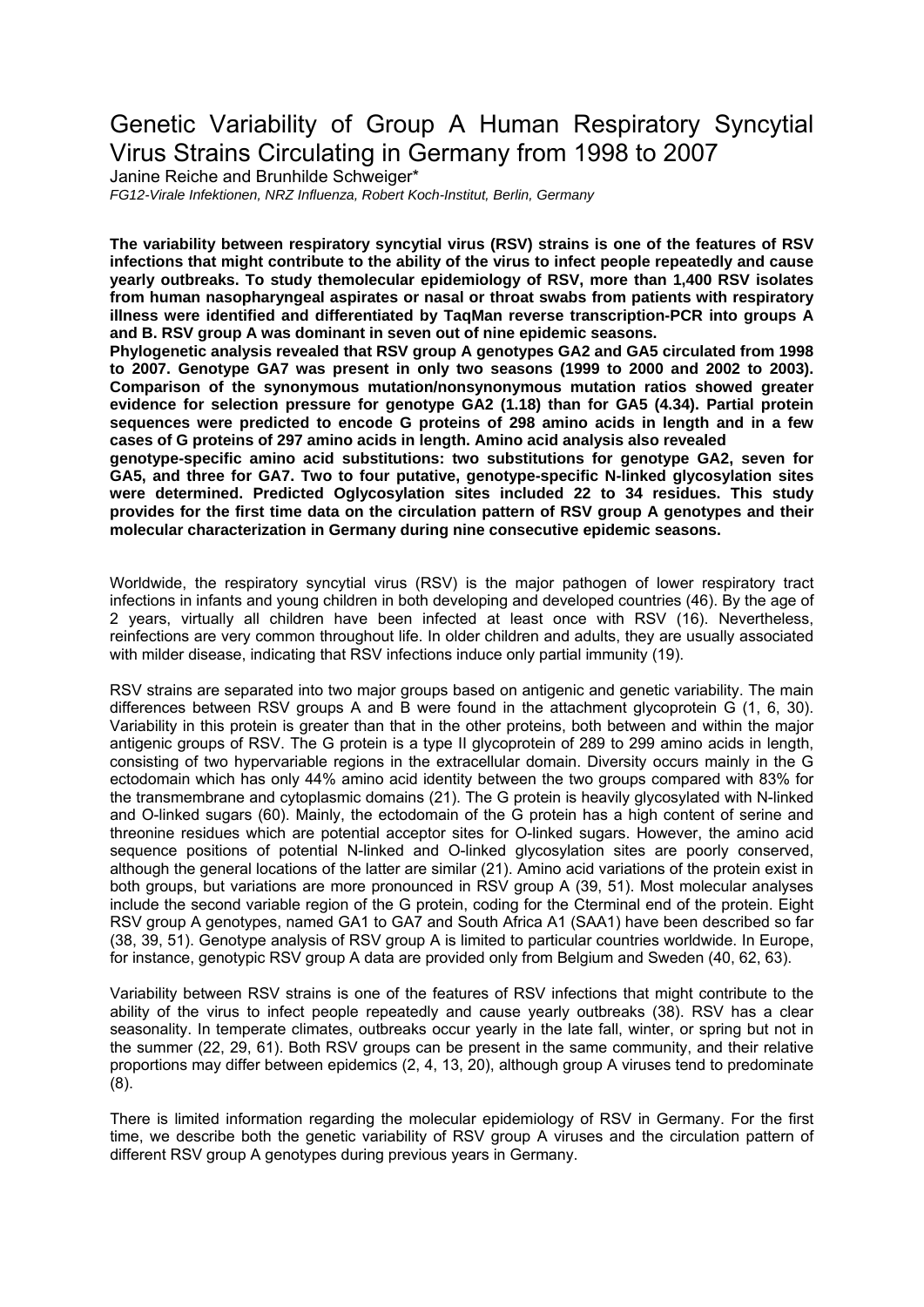# *Materials and Methods*

#### *Clinical samples.*

Human nasopharyngeal aspirates or nasal or throat swabs from patients with respiratory illness were sent to the Robert Koch-Institut from two hospitals and about 150 medical practices between October 1998 and September 2007. The medical practices were located all over Germany. Specimens collected at the time of admission were forwarded undiluted. Immediately upon arrival, swabs were resuspended in 5 ml of sterile minimal essential medium with HEPES (Gibco BRL, Eggenstein, Germany) and 100 U/ml penicillin-streptomycin (GIBCO), aliquoted, and stored at -70°C. Nasopharyngeal aspirates were adjusted to a volume of 3 ml with the minimal essential medium described above.

During the period of examination, a total of 6,115 samples were collected and tested for RSV.

These included samples from 713 (12%) infants less than 3 months old, 497 samples (8%) of those aged 3 to 6 months, 640 samples (10%) of those aged 7 to 12 months, and 1,719 samples (28%) of children 1 to 3 years old; 2,328 (38%) samples were from patients more than 3 years old, and 218 samples (4%) were from individuals of unknown age.

### *RNA preparation and cDNA synthesis.*

RNA extraction was performed from 400 μl of the diluted specimens using RTP DNA/RNA virus minikit (Invitek, Berlin, Germany) according to the manufacturer's instructions. cDNA was synthesized with 25 μl of RNA in a mixture containing a 500 nM concentration of random hexamer primers, a 200 μM concentration of each deoxynucleoside triphosphate (Invitrogen, Karlsruhe, Germany), 2.5 mM dithiothreitol (Invitrogen), 40 U RNasin (Promega, Madison, WI), 200 U Moloney murine leukemia virus reverse transcriptase (Invitrogen), and first-strand buffer (Invitrogen), containing 250 mM Tris-HCl (pH 8.3), 375 mM KCl, and 15 mM MgCl2, in a final volume of 40 μl. The synthesis of cDNA was carried out for 5 min at 42°C, followed by 35 min at 37°C, and finally for 5 min at 94°C.

### *Real-time PCR for RSV detection.*

For detection of RSV, cDNA was first analyzed by a generic RSV TaqMan PCR targeting the RSV Nprotein gene. PCR was performed in a 25-μl reaction mixture using 5 μl of cDNA product, 250 nM of each of the primer pairs RSV-N15-F and RSV-N184-R, 200 nM of the RSV-N106-S probe (Table 1), 1 μM 6-carboxy-X-rhodamine, 100 μM deoxynucleoside triphosphates, 5 mM MgCl2 (Invitrogen), 0.5 U of Platinum *Taq* DNA polymerase (Invitrogen), and PCR buffer (200 mM Tris-HCl [pH 8.4], 500 mM KCl). Amplification was carried out at 95°C for 5 min, followed by 45 cycles of PCR, with 1 cycle consisting of 15 s at 95°C and 30 s at 60°C, and a final extension step of 15 min at 72°C.

Following this, RSV-positive samples were differentiated into RSV group A and B by group-specific real-time PCRs targeting the large glycoprotein gene (G gene). Since the focus is on RSV group A, only these conditions are described here. cDNA product (5 μl) was amplified in a 25-μl reaction mixture and the same amplification conditions as mentioned above. Specific RSV group A amplification was carried out using the primer pairs RSVA-G409-F and RSVAG586- R as well as the RSVA-G556-S probe (Table 1).

All reactions were carried out using an ABI PRISM 7700 sequence detection system and 7900HT sequence detection system (Applied Biosystems, Darmstadt, Germany).

### *Analysis of RSV epidemic seasons.*

For each season, RSV-positive samples were estimated per calendar week. In order to determine the beginning (onset) and ending (offset) of an epidemic season, sporadic RSV cases were calculated.

Since there were no RSV-positive samples detected during the summer months, the time of beginning was determined as that time when the first positive samples were detected in at least three consecutive weeks. Conversely, the time of ending was defined as the time when the last samples in a cascade of positive samples were detected. The duration was defined as the number of weeks between the determined onset and offset weeks, and the epidemic peak was defined as the week after onset with the highest number of positive test results. The cutoff for determination of early and late seasons was set at week 49. Differences between weak and strong seasons were statistically analyzed using the chi-square test in the SPSS version 16.0.2.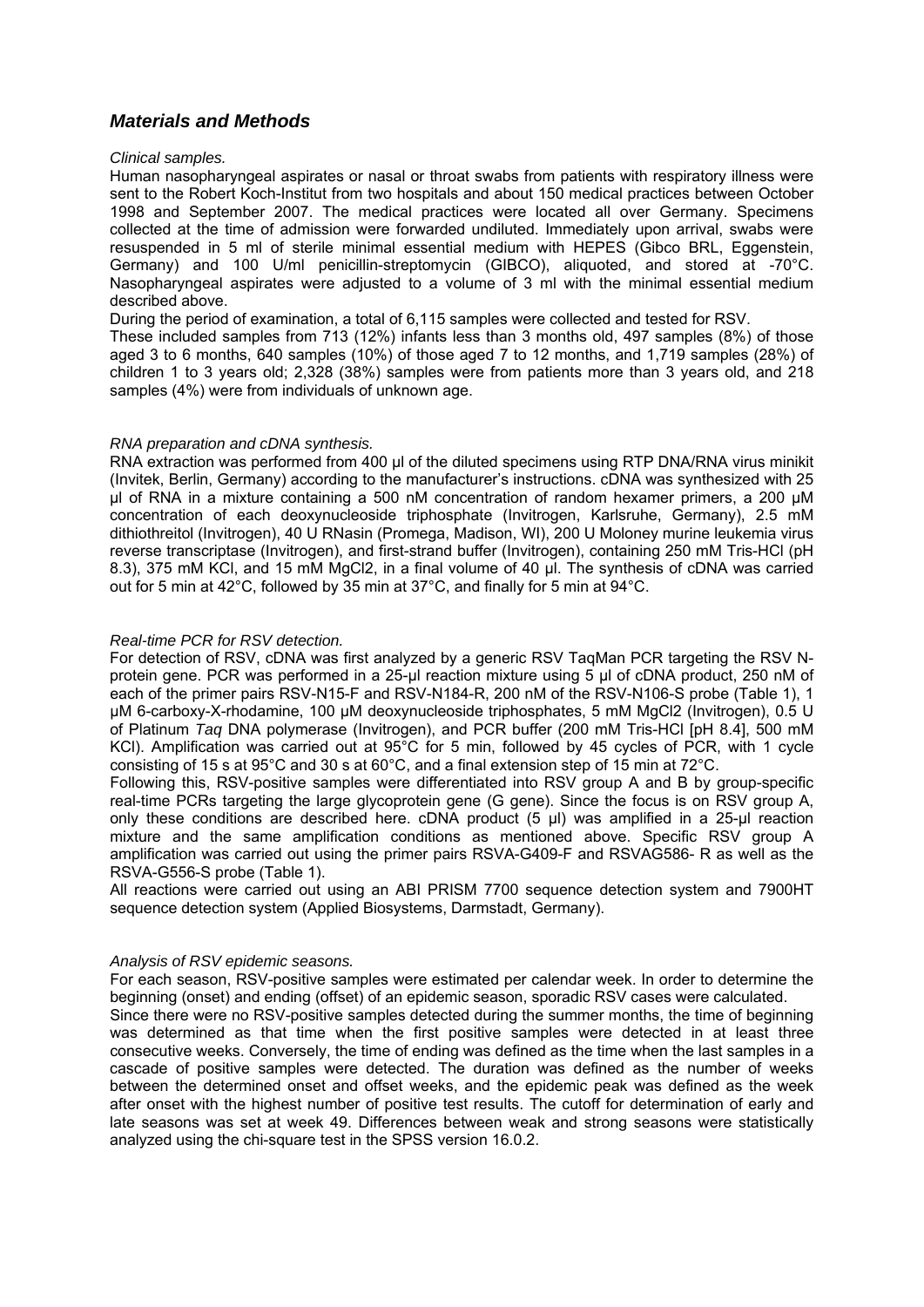#### *PCR for molecular analysis of the G-protein gene.*

A representative number of group A RSV-positive samples (at least 20%) were selected for amplification of the second hypervariable region of the G-protein gene by either external or nested PCR. The first amplification was performed with 5 μl cDNA in a 50-μl reaction mixture by using 250 nM of each of the primer pairs RSVA-G513-F and RSVA-F131-R (Table 1), a 100 μM concentration of each deoxynucleoside triphosphate, 4 mM MgCl2, 0.5 U Platinum *Taq* DNA polymerase (Invitrogen), and PCR buffer (200 mM Tris-HCl [pH 8.4], 500 mM KCl). Amplification was carried out at 94°C for 5 min, followed by 40 cycles of PCR, with 1 cycle consisting of 30 s at 94°C, 30 s at 58°C, and 1 min at 72°C, and a final extension step of 10 min at 72°C. The amplified products of 583 bp were analyzed by electrophoresis on a 1.5% agarose gel. In the case of negative results, 5 μl of the external PCR mixture was used for nested PCR, which was performed in a 50-µl reaction mixture with 250 nM of RSVA-G606-F and RSV-F22-R (Table 1). The cycling protocol was the same as for the external PCR, except for the annealing temperature, which was 53°C. The nested amplicons of 391 bp were visualized by agarose gel electrophoresis as well.

#### *DNA sequencing.*

The PCR products were purified either directly with QIAquick PCR purification kit (Qiagen, Hilden, Germany) or from agarose gels with JETquick spin column technique (Genomed, Lo¨hne, Germany) according to the manufacturer's instructions. Purified PCR products were cycle sequenced in the forward direction and the reverse direction with primer pair RSVAG513-F and RSVA-F131-R or primer pair RSVA-G606-F and RSV-F22-R (Table 1), respectively, in a 3130xl genetic analyzer (Applied Biosystems) by using the BigDye Terminator v3.1 cycle sequencing kit (Applied Biosystems).

#### *Phylogenetic analysis.*

A multiple-sequence alignment was compiled from the second variable region of the G gene (270 bp) of 221 sequences using ClustalW in the Bioedit version 7.0.9 (17). For determination of RSV group A genotypes, phylogenetic analyses were performed using the PHYLIP version 3.64 package (11). Sequence distances were calculated from alignments using F84, and clustering was done by the neighbor-joining algorithm of the PHYLIP program package. Unique representative sequences of each of the eight RSV group A genotypes were included in the phylogenetic analysis. GenBank accession numbers and the year and country of isolation of these sequences are given in Table 2. Phylogenetic relationships among German viruses were reviewed, and closely related strains were based on nucleotide similarity values of ≥96.6% abridged to one consensus sequence, which is now represented as a subtype in the tree. Evaluation of the robustness of the tree was performed by bootstrap analysis carried out with 1,000 replicates. The tree was plotted using TREEVIEW (33) and was manually edited in Corel Draw 12 program.

Comparisons between nucleotide or amino acid sequences were calculated using the DNADist or Protdist tool, respectively, of the Bioedit software, and the divergence values determined were described in terms of mean and standard deviation. To estimate the numbers of potentially Oglycosylated serine and threonine residues, NetOglyc software (version 3.1) (18) was used. Synonymous and nonsynonymous mutations were analyzed by the method of Nei and Gojobori (31). The program SNAP (Synonymous/Nonsynonymous Analysis Program) provided by the human immunodeficiency virus (HIV) sequence database website

(http://www.hiv.lanl.gov/content/sequence/SNAP/SNAP.html) was used for analysis of synonymous mutations versus nonsynonymous mutations.

#### *Nucleotide sequence accession numbers.*

The GenBank accession numbers of the nucleotide sequences obtained in the present study are FJ391237 to FJ391295, FJ391297 to FJ391327, and FJ391329 to FJ391459. Details concerning their subtype distribution are shown in Table S1 in the supplemental material.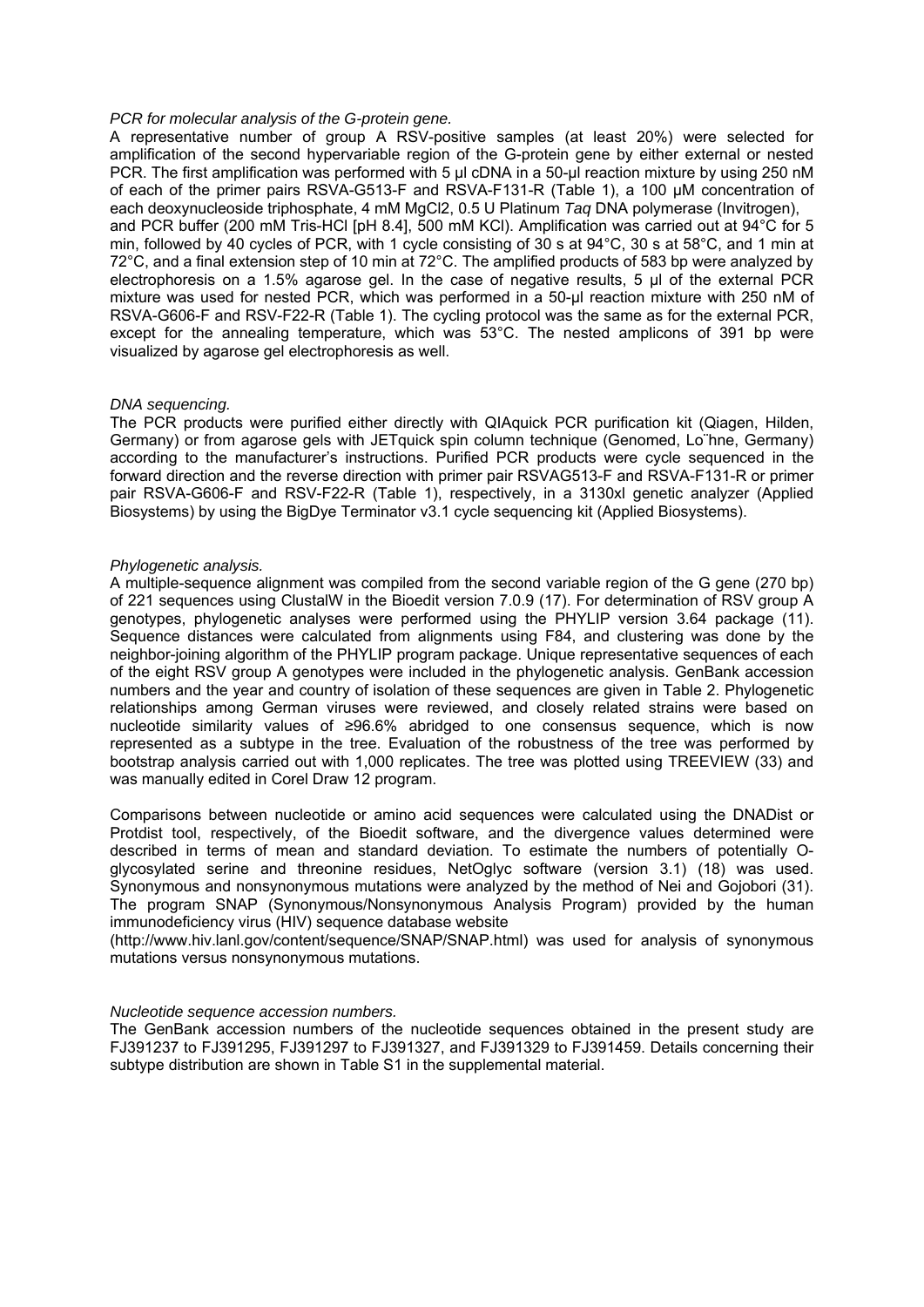# *Results*

#### *Frequencies and distribution of RSV throughout consecutive seasons.*

Over 6,100 respiratory samples were tested for RSV from October 1998 to September 2007, and 23% (1,426) of the samples were found to be positive. To determine the prevalence of RSV infections in certain age groups, the percentage of RSV-positive samples was calculated out of all specimens tested per age group. As expected, the majority of positive individuals were infants younger than 3 months (51%) and those aged between 3 to 6 months (47%). The prevalence of RSV decreased with increasing age, as observed for infants aged between 7 and 12 months (34%) and between 1 to 3 years (23%). Patients older than 3 years were characterized by a positive rate of 7%. Moreover, 28% positive samples were detected in individuals of unknown age. Since the prevalence was highest in children between 0 and 3 years old, it is assumed that the majority of patients of unknown age were younger than 3 years old.

RSV infections occurred in all seasons from late autumn to spring, and RSV peak activity varied within the seasons (Fig. 1). There were three out of eight seasons (2000 to 2001, 2002 to 2003, and 2006 to 2007) with a very intensive circulation of RSV in Germany (estimated using chi-square test, *P* < 0.0001). The onset, offset, peak, and seasonal pattern of RSV epidemics are documented in Table 3. A regular 2-year cyclic pattern was observed for two consecutive late and early seasons. An exception was the period between 2003 and 2005 where the pattern was changing from one season to the other. There was no correlation between onset and severity during the RSV epidemic season.

### *Distribution of RSV group A in epidemic seasons.*

All 1,426 RSV-positive samples were first detected by a generic realtime reverse transcription-PCR, and subsequently, the majority (Table 4) was differentiated by specific real-time reverse transcription-PCRs into RSV group A and B viruses. Table 4 shows the distribution of RSV group A viruses in nine epidemic seasons throughout the study period, and RSV group A viruses predominated in all epidemic seasons except for the season from 1998 to 1999 and that from 2002 to 2003. Indeed, there is no correlation between the distribution of RSV group A and the appearance of an early or late epidemic season. A representative number of more than 20% of group A viruses were randomly selected for sequencing and phylogenetic analyses irrespective of the severity of the epidemic season.

### *Phylogenetic analysis of RSV group A sequences.*

A total of 221 group A RSV samples were sequenced and analyzed in a neighbor-joining tree. Analysis revealed that all RSV group A viruses belonged to three genotypes: 74 (33%) viruses to genotype GA2, 138 (62%) to genotype GA5, and 12 (5%) to GA7. Groups of identical sequences were identified for each genotype. Phylogenetic relationships among strains were, therefore, reviewed, and closely related strains, based on nucleotide similarity values of ≥96.6%, were further divided into groups that we arbitrarily designated subtypes (according to Peret et al. [39]). Genotypes GA2 and GA5 showed a high variability with 20 and 28 subtypes, respectively. GA7 includes only two subtypes (Fig. 2).

### *Seasonal circulation pattern of RSV group A genotypes and subtypes.*

Phylogenetic analyses revealed that three out of eight different genotypes circulated in Germany during the last seasons: GA2, GA5, and GA7. All seasons were characterized by the appearance of genotypes GA2 and GA5. GA7 was present only during the seasons from 1999 to 2000 and 2002 to 2003. Indeed, the extent of each genotype differed from one season to the other, but GA5 was the dominant genotype in the years from 1999 to 2007 (Fig. 3).

The subtypes identified were analyzed for determination of the temporal circulation pattern of RSV throughout nine consecutive seasons (Table 5). There were several subtypes (A2.2, A2.4 to A2.7, A2.10, A5.2, A5.11, A5.12, A5.14, A5.15, A5.18, A5.19, A5.21, and A7.1) that showed identical sequences only within one season. In contrast, other subtypes contained identical sequences in either two (A2.1, A2.3, A2.8, A2.9, A2.12, A2.14, A2.15, A2.17, and A5.3 to A5.5), three (A5.10 and A5.25), or four (A5.13) consecutive seasons. Sequences of subtypes A5.7 and A5.8 were found in seven or eight consecutive seasons. There were also some subtypes representing single sequences not clustering with other sequences (A2.18 toA2.20, A5.27, and A7.2). Two subtypes are characterized by a biennial (A2.13) or triennial (A5.16) rhythm. In total, there were two genotypes, GA2 and GA5,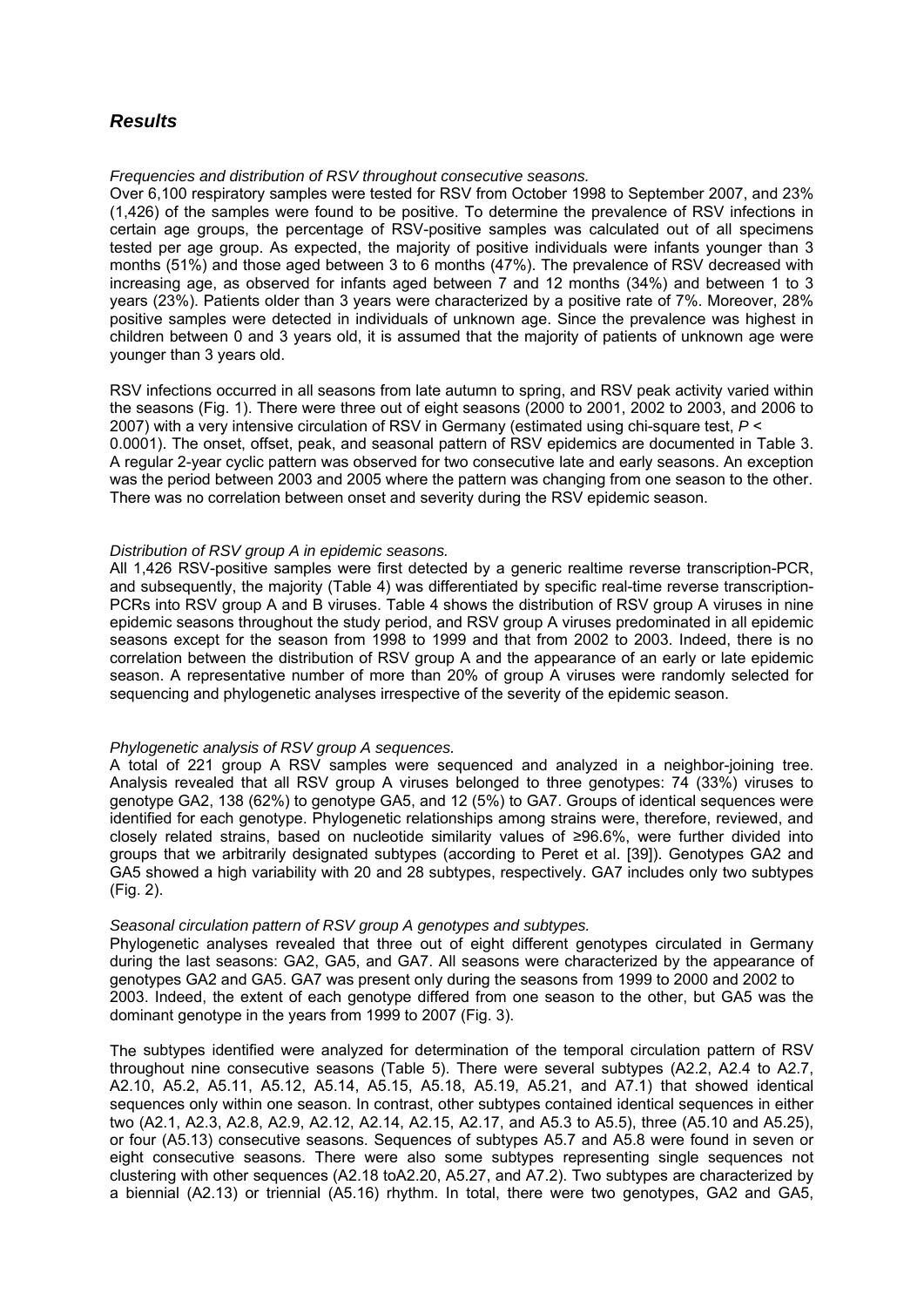circulating over nine consecutive seasons. The appearance, disappearance, or rather recurrence of genotype-specific viruses was, however, a random event.

### *Intragenotype divergence of German RSV group A sequences.*

The nucleotide sequence and the deduced amino acid sequence of the second variable region of all German viruses were compared within each genotype and the mean percentage of nucleotide and amino acid divergences are shown in Table 6. Nucleotide divergence ranged between 0.5% and 3.7%, whereas the most similar viruses belonged to genotype GA7. In contrast, the amino acid divergence ranged from 1.5% to 12.5%. All sequences revealed a higher degree of amino acid divergence compared to the degree of nucleotide divergence.

#### *Synonymous-to-nonsynonymous mutations.*

To study the evolutionary divergence of the RSV sequences, the number of synonymous (silent) and nonsynonymous (amino acid altering) nucleotide substitutions was estimated. On average, the synonymous mutation/nonsynonymous mutation (ds/dn) ratio for the three RSV group A genotypes were 1.18 for genotype GA2, 4.34 for genotype GA5, and 1.92 for genotype GA7. Ratios of >>one demonstrate a high abundance of synonymous mutations. This implicates a neutral selection pressure on the variable region for genotype GA5 and GA7. A positive selection pressure can be suggested for genotype GA2, for which more nonsynonymous mutations have been observed.

#### *Amino acid analysis.*

A consensus sequence was generated including all nucleotide sequences of a subtype and was translated into one amino acid sequence. Predicted amino acid sequences of all subtypes were then compared to prototype strain A2 (Fig. 4 and Table 7). Nearly all partial G-protein gene sequences were predicted to encode G proteins of 298 amino acids in length. Only three GA2 subtypes (A2.12, A2.17, and A2.18) and one of GA5 (A5.5) encoded a G protein with 297 amino acids. The difference in the length of the deduced amino acid sequences of subtypes A2.17 and A2.18 as well as of A5.5 resulted from a mutation at the second nucleotide position and a mutation at the first nucleotide position in the first stop codon in the carboxyl terminus of the G-protein gene. Amino acid substitutions that were specific for each of the three analyzed genotypes were identified. Each genotype could be distinguished from the others based on particular amino acid substitutions at different positions along the deduced amino acid sequence. For instance, genotype GA2 could be distinguished by Thr269and Ser289, and genotype GA5 could be distinguished by Ala225, Asn250, Ser251, Thr274, and Ile279. Amino acid substitutions Ile295 and Asp297 were also specific for genotype GA5 with the exception of subtypes A5.14, A5.16, and A5.20. Genotype GA7 could be differentiated by certain amino acid substitutions as well. These were Arg240, Gly244, and Thr250 (Fig. 4).

### *Glycosylation sites.*

The G protein is heavily glycosylated with both N-linked and O-linked sugars (60). We identified four putative N-glycosylation sites (NXT, where X is not Pro) among group A subtypes, whereas the positions of the first and fourth sites were nearly conserved among all subtypes (Fig. 4). Only subtypes A2.12 and A5.26 as well as subtypes A5.3 and A5.28 lacked the first glycosylation site or rather the fourth glycosylation site. The second site was genotype specific and was present only among GA5 subtypes. In contrast, the third site was identified among genotype GA2 and GA7 viruses. Most of the carbohydrates of the G protein are O glycosylated. Thereby serine and threonine residues are potential attachment sites for O-linked sugars, and the G protein has an unusually high content of both (9). The analysis of 89 amino acids by the program NetOglyc predicted 22 to 34 serine and threonine residues to be potentially O glycosylated with score predicators (G scores) of 0.5 and 0.8. Interestingly, there were two O-glycosylation sites that were either unique to genotype GA2 and GA7 (T241) or GA5 (T274). In addition to serine and threonine residues, one to three repeats of the motif KPX*n*TTKX*n* (Fig. 4) were present among the subtypes and may be associated with extensive O glycosylation of the G protein (6).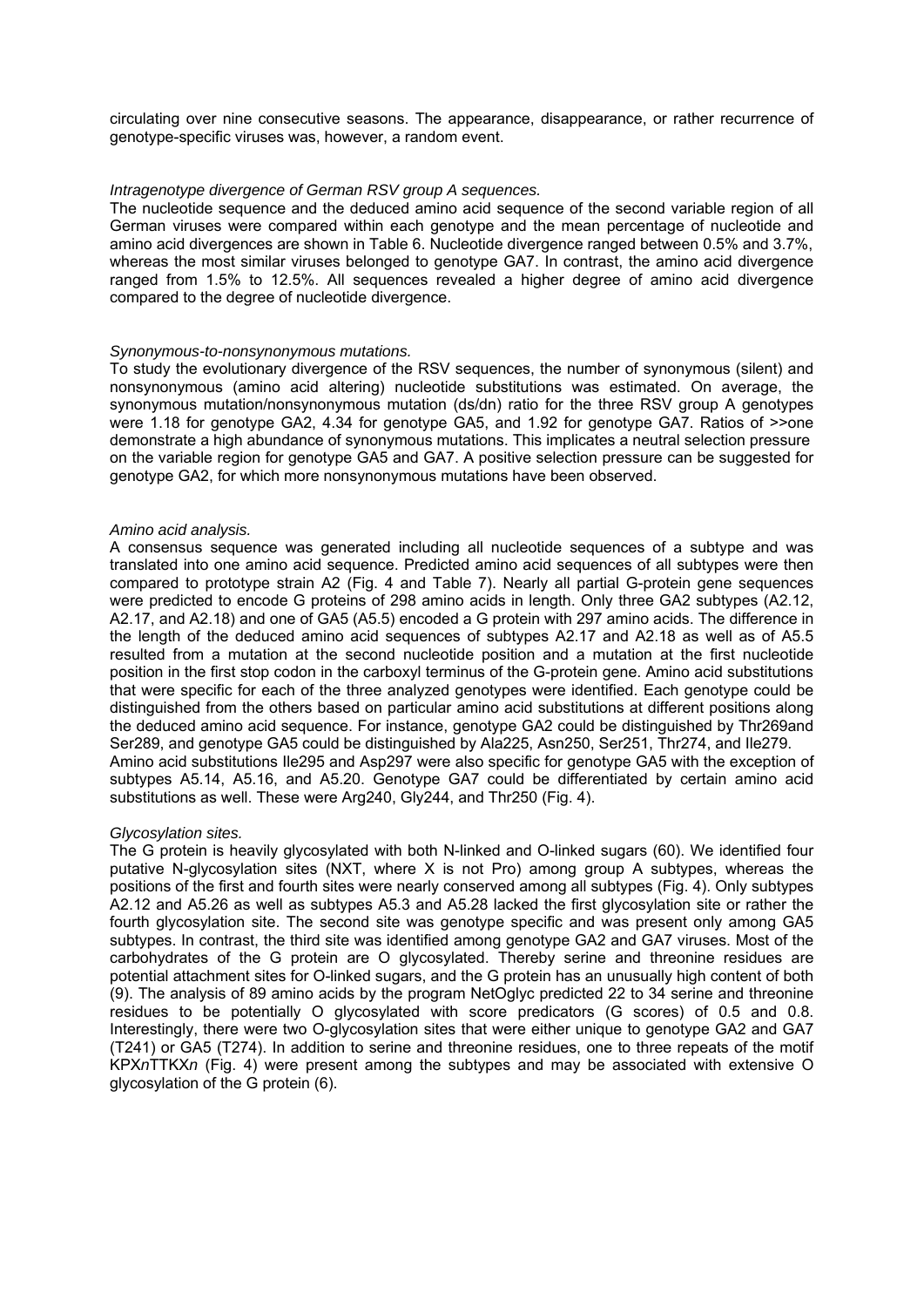# *Discussion*

RSV is the most common viral pathogen causing lower respiratory tract infections among infants and young children (48). Infection rates for RSV of 68.8/100 children during the first year of life and 82.6/100 during the second year have been observed (16). The incidence of RSV-associated bronchiolitis and pneumonia was highest in 2- to 3-month-old infants, whereas with increasing age, the incidence decreased (36, 47). In this study, RSV was detected in over 1,400 respiratory samples over a period of nine consecutive seasons. Most infected individuals were babies 0 to 3 months old accounting for 51% of all samples analyzed and babies between 3 and 6 months accounting for 47% of all samples analyzed in these age groups. With increasing age, the RSV prevalence decreased to levels of 23% in children between 1 and 3 years old. Long-term studies from Germany analyzing the impact of RSV in hospitalized children confirm our findings (3, 57). These data revealed that 22.8% to 42.8% were positive for RSV in the age group between 0 and ≤ 12 months (54, 56). In children older than 1 year, the prevalence of RSV was decreasing (54). The frequency of RSV particularly in small children might be caused by their immune status. Although high levels of maternal antibodies are protective against the disease, the magnitude of such immune response in the early years is low. Thus, the majority of children become infected during the first months of life. Both serum and secretory antibodies are produced in response to infection, even by very young infants; in this group, however, titers achieved are usually low (7, 26, 55). Significant boosting, particularly for the immunoglobulin G and immunoglobulin A responses, will develop soonest when children are reinfected for the second or third time (43).

RSV was isolated from autumn to spring in all nine seasons investigated herein. Thus, RSV is circulating mainly in the winter months as determined by other studies of the temperate zone (23). Monitoring of RSV activity in Germany revealed a 2-year cyclic pattern for two consecutive late and early seasons. An exception was the period between 2003 and 2005 when the seasonal pattern was changing from one season to the other. Other European countries, such as Switzerland, Sweden, and Finland, observed a yearly varying pattern of early and late seasons, whereas early seasons are associated with high incidences and vice versa (10, 41, 53). Previous reports from Germany including regions around Kiel, Stuttgart, and Freiburg also described a biennial rhythm of severe early and weak late seasons (3, 50, 58). An explanation for the absence of the biennial pattern in our study might be due to missed cases during summer months which would influence the onset of a season. Apart from that, we observed no frequency in severe or weak RSV seasons as described previously. So far, this finding cannot be explained since, first, in every season a huge number of cases were both detected and examined and, second, the hospitals and physicians included in the study remained nearly unchanged during the nine seasons.

Consistent shifts in RSV group dominance have been reported worldwide in which RSV group A viruses are more frequently detected. In Germany, RSV group A was dominant in seven out of nine epidemic seasons predominating over a period of three (1999 to 2000 to 2001 to 2002) and four (2003 to 2004 to 2006 to 2007) seasons. During the same periods, mainly RSV group A dominated in several other countries (Table 8). A regular three-year cyclic pattern of group dominance was observed in Belgium and Argentina where RSV group A viruses predominated for two consecutive seasons (52, 63). A study in India reported on RSV group A dominance for three consecutive epidemic seasons (37). RSV group B predominated for a single season in the countries investigated and at the same or similar time as observed in Germany. Thus, it can be concluded that RSV group A predominated within similar seasons, implicating that most RSV infections were caused by RSV group A worldwide at the same time.

RSV group A is classified into several genotypes (38, 39, 51). Three out of eight genotypes circulated in Germany between 1998 and 2007, and more than one genotype was detected within each season. Most of the German viruses belonged to the genotypes GA2 and GA5 demonstrating a dominance of GA5 in two and then four consecutive epidemic seasons. The finding of GA2 and GA5 as the most common genotypes of RSV group A is in agreement with the results of long-term studies from Europe and other geographic areas. Between 1964 and 1996, genotypes GA1, GA3, and GA4 circulated sporadically in addition to the genotypes GA2 and GA5 in Sweden, Belgium, Uruguay, Argentina, and the United States (12, 14, 39, 40, 62). In these and other countries, mainly the genotypes GA2 and GA5 and in a few cases genotype GA7 have been circulating since 1998 (12, 32, 37, 44). The continuous and predominant circulation of genotypes GA2 and GA5 demonstrate that these genotypes are stable and have become epidemic in many countries.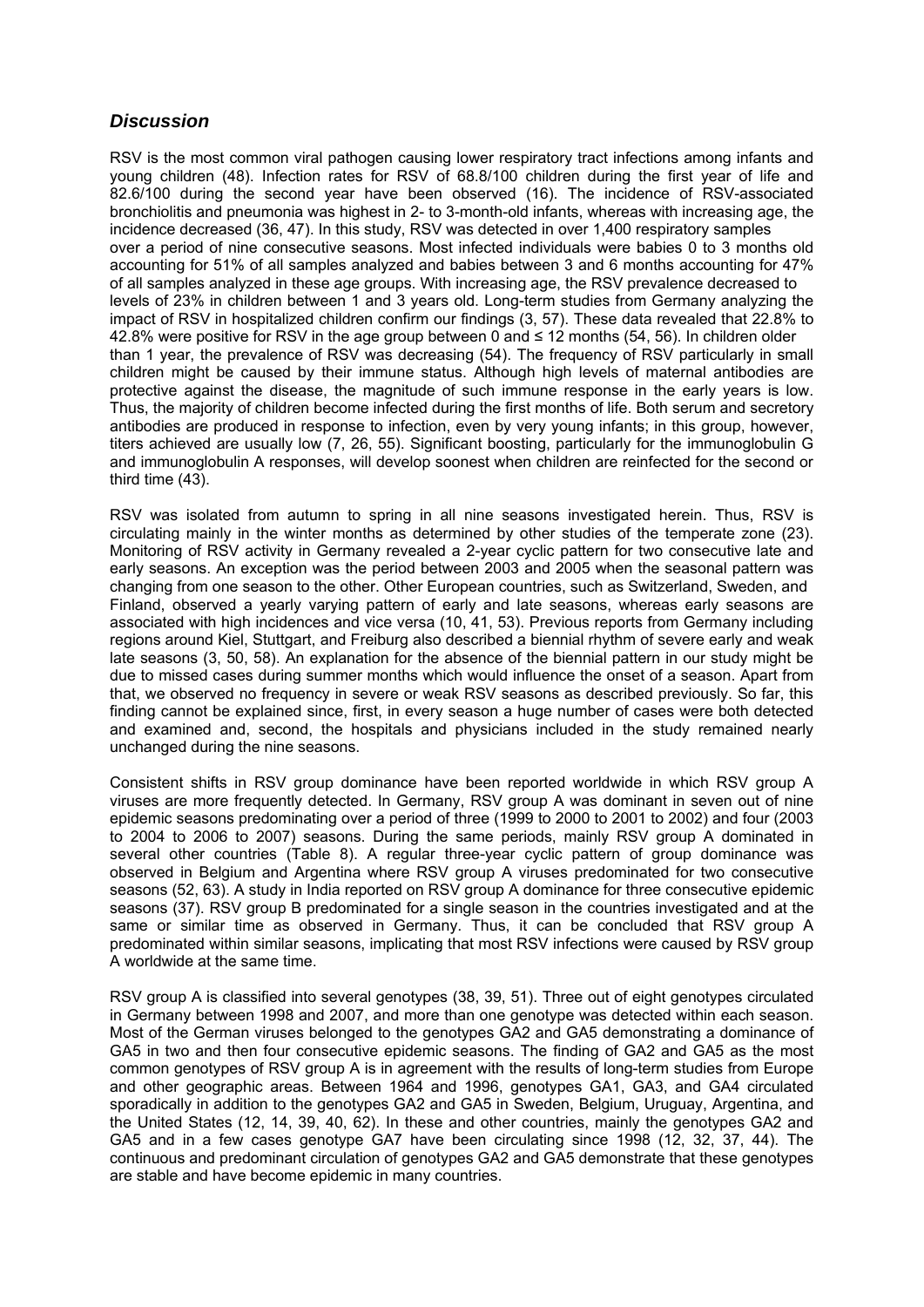Viruses isolated in Germany comprise sets of similar sequences within each of the identified genotypes. Some of them reemerged in subsequent seasons, and viruses of subtypes A5.7 and A5.8 were circulating over long periods of six and eight seasons, respectively. It can be surmised that viruses circulating for years caused yearly new infections. Otherwise, there are RSV group A viruses appearing only once during the study period in Germany. One-third of those viruses emerged during the seasons 2000 to 2001, 2002 to 2003, as well as 2006 to 2007 and might be responsible for severe outbreaks. Presumably, strains came from outside Germany and were transmitted more efficiently due to a lack of immunity in the German population. Indeed, viruses isolated in Germany are closely related to viruses from distinct places (e.g., A2.8, A2.9, and LLC235-267 from Singapore; A2.13 and Ab4026B01 from South Africa; A5.27 and NG/009/02 from Japan; A5.16 and Sal/173/99 from Brazil; and A7.2 and CN1973 from Canada), suggesting that RSV group A strains are distributed worldwide as described previously (5, 15).

A reason for the long-lasting circulation of genotypes GA2 and GA5 in Germany might be due to mutations in their amino acid sequences. The nucleotide divergence determined for genotype GA2 was 3.7%, and for GA5, it was 3% (both values representing low levels). Since amino acid divergence of the genotypes GA2 (12.5%) and GA5 (7.5%) was greater than the nucleotide divergence, mutations in nucleotides resulted in amino acid changes. For genotype GA2, more nonsynonymous mutations were observed, indicating a positive selection pressure for those viruses, which may be reasonable for the longlasting circulation. Contrary to this, selection pressure for GA5 is neutral due to the existence of more synonymous mutations. The significance of this observation is not known so far. In Stockholm, Sweden, the genotype GA5 also has dominated over a couple of epidemic seasons, and it is speculated that a variation in the A-terminal part of the protein may result in the prolonged dominance of this genotype, whereas in the C-terminal part, little divergence was detected (40). This might be also a reason for the circulation pattern of the German GA5 viruses. At present, there is not sufficient information about the A-terminal part of the protein to support the data from Stockholm, Sweden, or rather the hypothesis.

The amino acid sequences of German subtypes were predicted to encode G proteins of 297 or 298 amino acids in length. This is in agreement with data from Uruguay and Argentina where both these changes in protein length were observed and were correlated with genotypes. Viruses with a G-protein length of 297 amino acids grouped into GA1 and GA2. Viruses representing genotypes GA3 and GA5 had a G-protein length of 298 amino acids (12). We found that subtypes A2.12, A2.17, and A2.18 of genotype GA2 and subtype A5.5 of genotype GA5 code for the 297-amino-acid variant. All other subtypes possessing 298-amino-acid G proteins were found to belong to genotypes GA2, GA5, and GA7. German group A RSV viruses differed not only with regard to the length of amino acids but also revealed genotype-specific amino acid substitutions as described previously (14, 39, 40, 51, 52). Interestingly, most substitutions found worldwide were different between geographical locations, suggesting that RSV strains develop independently. Amino acid substitutions at positions 269, 274, and 295 observed in German subtypes were also found in Argentinean and South African viruses and strains from Rochester, New York (14, 39, 51) as a consequence of global circulation of strains.

N and O glycosylation of the G protein is suggested to help the virus evade the host immune response (6). Variation in the number and distribution patterns of glycosylation sites can influence the expression of certain epitopes, and therefore, recognition of RSV by carbohydrate-specific antibodies can be inhibited (27, 34, 35). The predicted O-glycosylation sites in the second hypervariable region of the G-protein gene analyzed in this study included 22 to 34 residues. For the same region, 8 to 10 potential O-linked glycosylation sites were identified in group A RSV strains from India (37). On the basis of RSV strains from Belgium, serine and threonine residues were predicted to be O-glycosylated with a high potential at the positive selected sites at positions 290 and 225 (62). German viruses did not possess such potential glycosylation sites, and a serine or threonine residue was not located at these sites. However, potential N- and O-glycosylation motifs among German viruses were observed, which have been described previously (37, 42). Two to four putative N-glycosylation sites have been estimated for the German viruses of genotype GA2, GA5, and GA7. The number of potential Olinked acceptor sites varies considerably among viruses within a genotype. Consequently, glycosylation of the Gprotein gene is highly variable in RSV strains. The modulation of the number and location of the glycosylation sites may cause the long-lasting circulation of certain genotypes, as the viruses circumvent neutralization by preexisting antibodies. In general, further analyses are necessary to understand the functional importance of glycosylation sites. This information might help to predict possible changes in virulence and immune responses to RSV strains in future vaccination programs.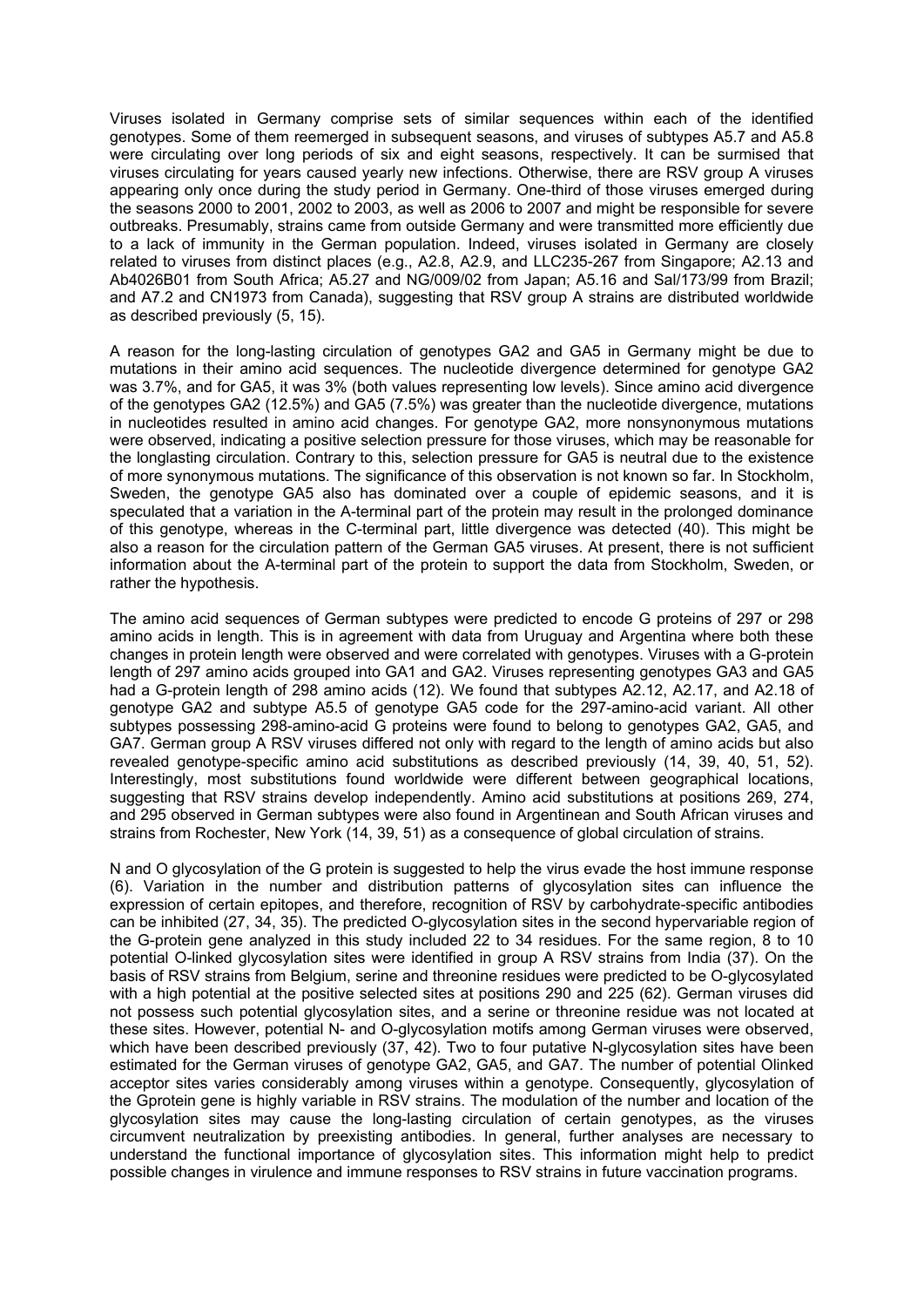In summary, RSV was mainly detected among small children from autumn to spring during nine epidemic seasons in Germany. Molecular characterization of RSV revealed the predominance of RSV group A viruses for three and then four consecutive seasons. Most German viruses belonged to the genotypes GA2 and GA5, which are the predominant genotypes circulating worldwide. Positive selection pressure or modulation of glycosylation sites among genotypes are most likely responsible for the prolonged circulation of these genotypes in Germany. At present, detailed data on the circulation of RSV group A genotypes over a couple of seasons are available for only some countries. This study thus contributes to a better knowledge on the molecular epidemiology of RSV group A in Europe and provides data for a comparative analysis with group A strains circulating in other regions of the world. Comprehensive information on the circulation profile of RSV is important for the selection of appropriate vaccine strains and thus may contribute to vaccine development.

# *Acknowledgments*

We thank all medical practices and hospitals taking part in our study. We are obliged to Susi Hafemann, Ingrid Zadow, Heidi Lehmann, Madelaine Ru¨schpler, and Ute Hopf-Guevara for their excellent technical assistance.

# *References*

1. **Anderson, L. J., J. C. Hierholzer, C. Tsou, R. M. Hendry, B. F. Fernie, Y. Stone, and K. McIntosh.** 1985. Antigenic characterization of respiratory syncytial virus strains with monoclonal antibodies. J. Infect. Dis. **151:**626– 633.

2. **Arbiza, J., A. Delfraro, and S. Frabasile.** 2005. Molecular epidemiology of human respiratory syncytial virus in Uruguay: 1985–2001—a review. Mem. Inst. Oswaldo Cruz **100:**221–230.

3. **Berner, R., F. Schwoerer, R. F. Schumacher, M. Meder, and J. Forster.** 2001. Community and nosocomially acquired respiratory syncytial virus infection in a German paediatric hospital from 1988 to 1999. Eur. J. Pediatr. **160:**541– 547.

4. **Cane, P. A.** 2001. Molecular epidemiology of respiratory syncytial virus. Rev. Med. Virol. **11:**103– 116.

5. **Cane, P. A., and C. R. Pringle.** 1995. Evolution of subgroup A respiratory syncytial virus: evidence for progressive accumulation of amino acid changes in the attachment protein. J. Virol. **69:**2918–2925. 6. **Cane, P. A., and C. R. Pringle.** 1991. Respiratory syncytial virus heterogeneity during an epidemic: analysis by limited nucleotide sequencing (SH gene) and restriction mapping (N gene). J. Gen. Virol. **72:**349–357.

7. **Chanock, R. M., H. W. Kim, A. J. Vargosko, A. Deleva, K. M. Johnson, C. Cumming, and R. H. Parrott.** 1961. Respiratory syncytial virus. I. Virus recovery and other observations during 1960 outbreak of bronchiolitis, pneumonia, and minor respiratory diseases in children. JAMA **176:**647–653.

8. **Collins, C. L., and A. J. Pollard.** 2002. Respiratory syncytial virus infections in children and adults. J. Infect. **45:**10–17.

9. **Collins, P. L., R. M. Chanock, and B. R. Murphy.** 2001. Respiratory syncytial virus, p. 1443–1485. *In* D. M. Knipe, P. M. Howley, D. E. Griffin, R. A. Lamb, M. A. Martin, B. Roizman, and S. E. Straus (ed.), Fields virology, 4th ed., vol. 1. Lippincott Williams & Wilkins, Philadelphia, PA.

10. **Duppenthaler, A., M. Gorgievski-Hrisoho, U. Frey, and C. Aebi.** 2003. Twoyear periodicity of respiratory syncytial virus epidemics in Switzerland. Infection **31:**75–80.

11. **Felsenstein, J.** 2004. PHYLIP (Phylogeny Inference Package) version 3.6.4. Department of Genome Sciences, University of Washington, Seattle.

12. **Frabasile, S., A. Delfraro, L. Facal, C. Videla, M. Galiano, M. J. de Sierra, D. Ruchansky, N. Vitureira, M. Berois, G. Carballal, J. Russi, and J. Arbiza.** 2003. Antigenic and genetic variability of human respiratory syncytial viruses (group A) isolated in Uruguay and Argentina: 1993-2001. J. Med. Virol. **71:**305–312.

13. **Freymuth, F., J. Petitjean, P. Pothier, J. Brouard, and E. Norrby.** 1991. Prevalence of respiratory syncytial virus subgroups A and B in France from 1982 to 1990. J. Clin. Microbiol. **29:**653– 655.

14. **Galiano, M. C., C. Palomo, C. M. Videla, J. Arbiza, J. A. Melero, and G. Carballal.** 2005. Genetic and antigenic variability of human respiratory syncytial virus (groups A and B) isolated over seven consecutive seasons in Argentina (1995 to 2001). J. Clin. Microbiol. **43:**2266–2273.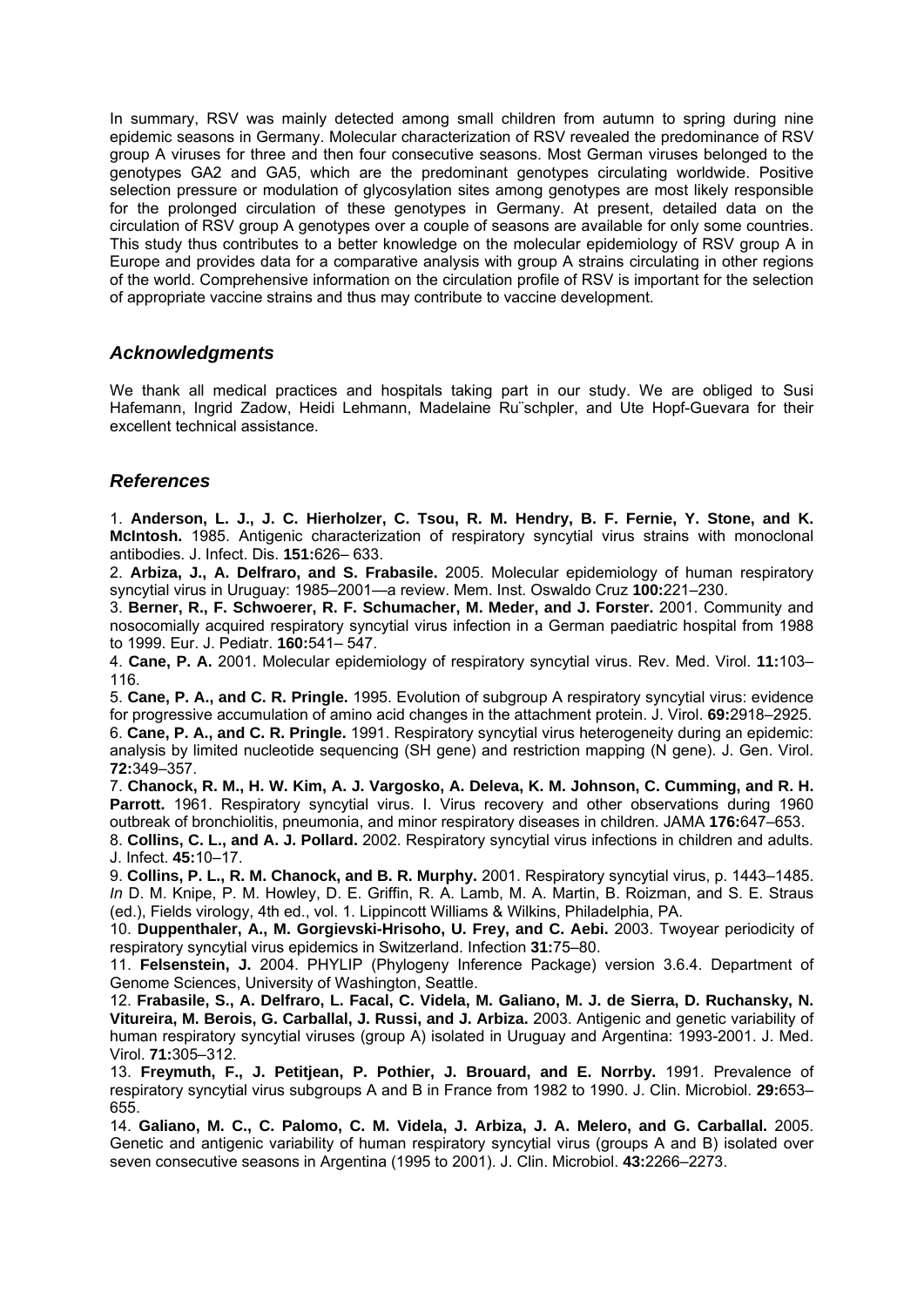15. **García, O., M. Martín, J. Dopazo, J. Arbiza, S. Frabasile, J. Russi, M. Hortal, P. Perez-Bren˜a, I. Martínez, B. Garcia-Barreno, and J. A. Melero.** 1994. Evolutionary pattern of human respiratory syncytial virus (subgroup A): cocirculating lineages and correlation of genetic and antigenic changes in the G glycoprotein. J. Virol. **68:**5448–5459.

16. **Glezen, W. P., L. H. Taber, A. L. Frank, and J. A. Kasel.** 1986. Risk of primary infection and reinfection with respiratory syncytial virus. Am. J. Dis. Child. **140:**543–546.

17. **Hall, T. A.** 1999. BioEdit: a user-friendly biological sequence alignment editor and analysis program for Window 95/98/NT. Nucleic Acids Symp. Ser. **41:**95–98.

18. **Hansen, J. E., O. Lund, J. Engelbrecht, H. Bohr, J. O. Nielsen, and J. E. Hansen.** 1995. Prediction of O-glycosylation of mammalian proteins: specificity patterns of UDP-GalNAc:polypeptide N-acetylgalactosaminyltransferase. Biochem. J. **308:**801–813.

19. **Henderson, F. W., A. M. Collier, W. A. Clyde, Jr., and F. W. Denny.** 1979. Respiratory syncytial virus infections, reinfections and immunity. A prospective, longitudinal study in young children. N. Engl. J. Med. **300:**530–534.

20. **Hendry, R. M., A. L. Talis, E. Godfrey, L. J. Anderson, B. F. Fernie, and K. McIntosh.** 1986. Concurrent circulation of antigenically distinct strains of respiratory syncytial virus during community outbreaks. J. Infect. Dis. **153:** 291–297.

21. **Johnson, P. R., M. K. Spriggs, R. A. Olmsted, and P. L. Collins.** 1987. The G glycoprotein of human respiratory syncytial viruses of subgroups A and B: extensive sequence divergence between antigenically related proteins. Proc. Natl. Acad. Sci. USA **84:**5625–5629.

22. **Kim, H. W., J. G. Canchola, C. D. Brandt, G. Pyles, R. M. Chanock, K. Jensen, and R. H. Parrott.** 1969. Respiratory syncytial virus disease in infants despite prior administration of antigenic inactivated vaccine. Am. J. Epidemiol. **89:**422–434.

23. **Knipe, D. M., P. M. Howley, D. E. Griffin, R. A. Lamb, M. A. Martin, B. Roizman, and S. E. Straus (ed.).** 2001. Fields virology, 4th ed. Lippincott Williams & Wilkins, Philadelphia, PA.

24. **Lim, C. S., G. Kumarasinghe, and V. T. Chow.** 2003. Sequence and phylogenetic analysis of SH, G, and F genes and proteins of human respiratory syncytial virus isolates from Singapore. Acta Virol. **47:**97–104.

25. **Madhi, S. A., M. Venter, R. Alexandra, H. Lewis, Y. Kara, W. F. Karshagen, M. Greef, and C. Lassen.** 2003. Respiratory syncytial virus associated illness in high-risk children and national characterisation of the circulating virus genotype in South Africa. J. Clin. Virol. **27:**180–189.

26. **McIntosh, K., H. B. Masters, I. Orr, R. K. Chao, and R. M. Barkin.** 1978. The immunologic response to infection with respiratory syncytial virus in infants. J. Infect. Dis. **138:**24–32.

27. **Melero, J. A., B. Garcia-Barreno, I. Martinez, C. R. Pringle, and P. A. Cane.** 1997. Antigenic structure, evolution and immunobiology of human respiratory syncytial virus attachment (G) protein. J. Gen. Virol. **78:**2411–2418.

28. **Moura, F. E., A. Blanc, S. Frabasile, A. Delfraro, M. J. de Sierra, L. Tome, E. A. Ramos, M. M. Siqueira, and J. Arbiza.** 2004. Genetic diversity of respiratory syncytial virus isolated during an epidemic period from children of northeastern Brazil. J. Med. Virol. **74:**156–160.

29. **Mufson, M. A., H. D. Levine, R. E. Wasil, H. E. Mocega-Gonzalez, and H. E. Krause.** 1973. Epidemiology of respiratory syncytial virus infection among infants and children in Chicago. Am. J. Epidemiol. **98:**88–95.

30. **Mufson, M. A., C. Orvell, B. Rafnar, and E. Norrby.** 1985. Two distinct subtypes of human respiratory syncytial virus. J. Gen. Virol. *6***6:**2111–2124.

31. **Nei, M., and T. Gojobori.** 1986. Simple methods for estimating the numbers of synonymous and nonsynonymous nucleotide substitutions. Mol. Biol. Evol. **3:**418–426.

32. **Ostlund, M. R., A. T. Lindell, S. Stenler, H. M. Riedel, B. Z. Wirgart, and L. Grillner.** 2008. Molecular epidemiology and genetic variability of respiratory syncytial virus (RSV) in Stockholm, 2002- 2003. J. Med. Virol. **80:**159–167.

33. **Page, R. D.** 1996. TREEVIEW: an application to display phylogenetic trees on personal computers. Comput. Appl. Biosci. **12:**357–358.

34. **Palomo, C., P. A. Cane, and J. A. Melero.** 2000. Evaluation of the antibody specificities of human convalescent-phase sera against the attachment (G) protein of human respiratory syncytial virus: influence of strain variation and carbohydrate side chains. J. Med. Virol. **60:**468–474.

35. **Palomo, C., B. Garcia-Barreno, C. Penas, and J. A. Melero.** 1991. The G protein of human respiratory syncytial virus: significance of carbohydrate side-chains and the C-terminal end to its antigenicity. J. Gen. Virol. **72:**669–675.

36. **Parrott, R. H., H. W. Kim, J. O. Arrobio, D. S. Hodes, B. R. Murphy, C. D. Brandt, E. Camargo, and R. M. Chanock.** 1973. Epidemiology of respiratory syncytial virus infection in Washington, D.C. II. Infection and disease with respect to age, immunologic status, race and sex. Am. J. Epidemiol. **98:**289–300.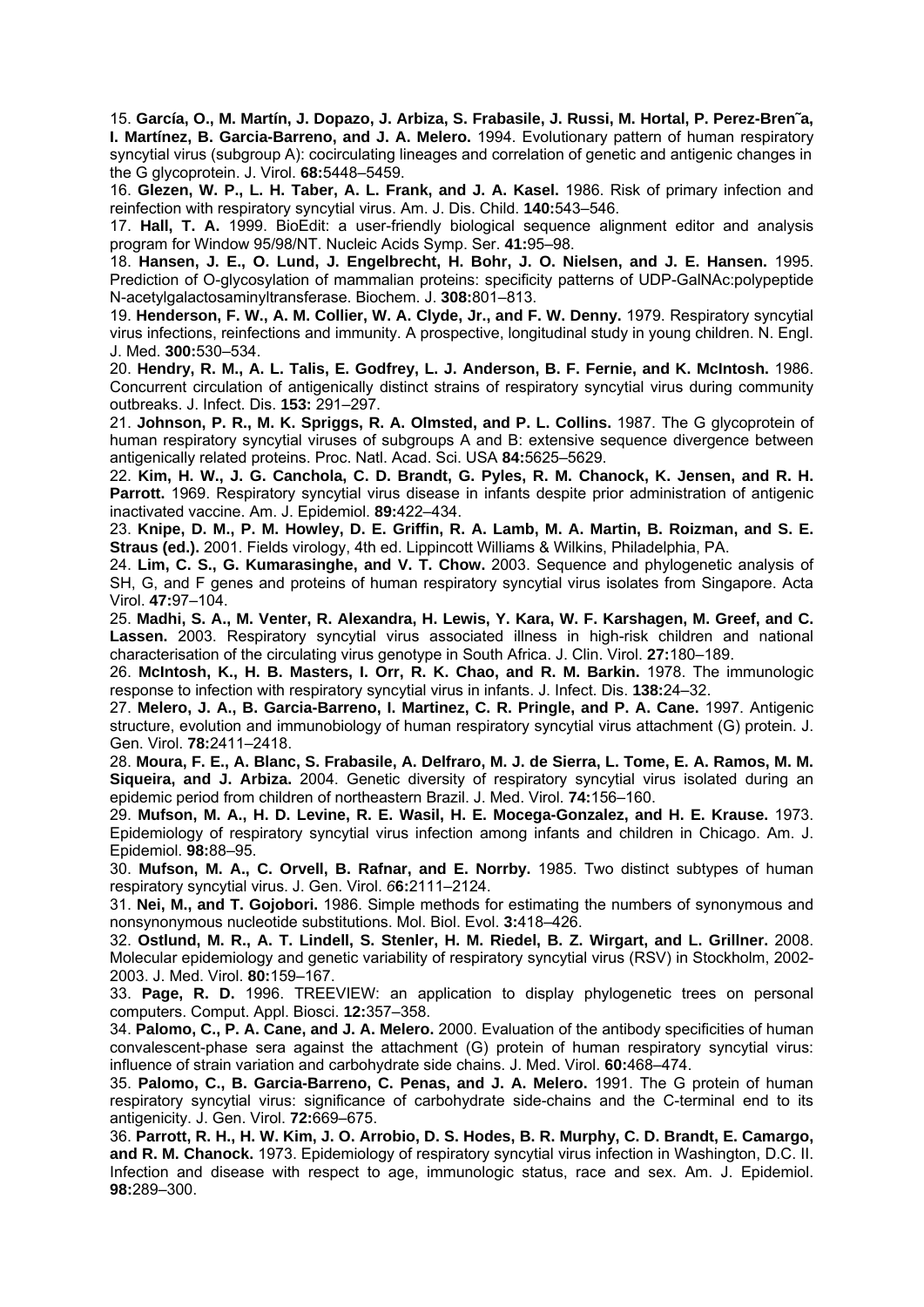37. **Parveen, S., W. M. Sullender, K. Fowler, E. J. Lefkowitz, S. K. Kapoor, and S. Broor.** 2006. Genetic variability in the G protein gene of group A and B respiratory syncytial viruses from India. J. Clin. Microbiol. **44:**3055–3064.

38. **Peret, T. C., C. B. Hall, G. W. Hammond, P. A. Piedra, G. A. Storch, W. M. Sullender, C. Tsou, and L. J. Anderson.** 2000. Circulation patterns of group A and B human respiratory syncytial virus genotypes in 5 communities in North America. J. Infect. Dis. **181:**1891–1896.

39. **Peret, T. C., C. B. Hall, K. C. Schnabel, J. A. Golub, and L. J. Anderson.** 1998. Circulation patterns of genetically distinct group A and B strains of human respiratory syncytial virus in a community. J. Gen. Virol. **79:**2221–2229.

40. **Rafiefard, F., B. Johansson, T. Tecle, and C. Orvell.** 2004. Molecular epidemiology of respiratory syncytial virus (RSV) of group A in Stockholm, Sweden, between 1965 and 2003. Virus Res. **105:**137–145.

41. **Reyes, M., M. Eriksson, R. Bennet, K. O. Hedlund, and A. Ehrnst.** 1997. Regular pattern of respiratory syncytial virus and rotavirus infections and relation to weather in Stockholm, 1984-1993. Clin. Microbiol. Infect. **3:**640–646.

42. **Roca, A., M. P. Loscertales, L. Quinto, P. Perez-Brena, N. Vaz, P. L. Alonso, and J. C. Saiz.**  2001. Genetic variability among group A and B respiratory syncytial viruses in Mozambique: identification of a new cluster of group B isolates. J. Gen. Virol. **82:**103–111.

43. **Ruuskanen, O., and P. L. Ogra.** 1993. Respiratory syncytial virus. Curr. Probl. Pediatr. **23:**50–79.

44. **Sato, M., R. Saito, T. Sakai, Y. Sano, M. Nishikawa, A. Sasaki, Y. Shobugawa, F. Gejyo, and H. Suzuki.** 2005. Molecular epidemiology of respiratory syncytial virus infections among children with acute respiratory symptoms in a community over three seasons. J. Clin. Microbiol. **43:**36–40.

45. **Scott, P. D., R. Ochola, M. Ngama, E. A. Okiro, D. J. Nokes, G. F. Medley, and P. A. Cane.**  2004. Molecular epidemiology of respiratory syncytial virus in Kilifi district, Kenya. J. Med. Virol. **74:**344–354.

46. **Selwyn, B. J., on behalf of the Coordinated Data Group of BOSTID Researchers.** 1990. The epidemiology of acute respiratory tract infection in young children: comparison of findings from several developing countries. Rev. Infect. Dis. **12**(Suppl. 8)**:**S870–S888.

47. **Sims, D. G., M. A. Downham, J. McQuillin, and P. S. Gardner.** 1976. Respiratory syncytial virus infection in north-east England. Br. Med. J. **2**(6044)**:**1095–1098.

48. **Sullender, W. M.** 2000. Respiratory syncytial virus genetic and antigenic diversity. Clin. Microbiol. Rev. **13:**1–15.

49. **Sullender, W. M., M. A. Mufson, G. A. Prince, L. J. Anderson, and G. W. Wertz.** 1998. Antigenic and genetic diversity among the attachment proteins of group A respiratory syncytial viruses that have caused repeat infections in children. J. Infect. Dis. **178:**925–932.

50. **Terletskaia-Ladwig, E., G. Enders, G. Schalasta, and M. Enders.** 2005. Defining the timing of respiratory syncytial virus (RSV) outbreaks: an epidemiological study. BMC Infect. Dis. **5:**20.

51. **Venter, M., S. A. Madhi, C. T. Tiemessen, and B. D. Schoub.** 2001. Genetic diversity and molecular epidemiology of respiratory syncytial virus over four consecutive seasons in South Africa: identification of new subgroup A and B genotypes. J. Gen. Virol. **82:**2117–2124.

52. **Viegas, M., and A. S. Mistchenko.** 2005. Molecular epidemiology of human respiratory syncytial virus subgroup A over a six-year period (1999-2004) in Argentina. J. Med. Virol. **77:**302–310.

53. **Waris, M.** 1991. Pattern of respiratory syncytial virus epidemics in Finland: two-year cycles with alternating prevalence of groups A and B. J. Infect. Dis. **163:**464–469.

54. **Wasem, S., S. Weichert, S. Walther, J. A. Weigl, W. Puppe, G. Ihorst, H. J. Schmitt, and J. Forster.** 2008. Lower respiratory tract disease in children: constant pathogens - constant management?! Klin. Padiatr. **220:**291–295.

55. **Watt, P. J., M. Zardis, and P. R. Lambden.** 1986. Age related IgG subclass response to respiratory syncytial virus fusion protein in infected infants. Clin. Exp. Immunol. **64:**503–509.

56. **Weigl, J. A., W. Puppe, B. Grondahl, and H. J. Schmitt.** 2000. Epidemiological investigation of nine respiratory pathogens in hospitalized children in Germany using multiplex reverse-transcriptase polymerase chain reaction. Eur. J. Clin. Microbiol. Infect. Dis. **19:**336–343.

57. **Weigl, J. A., W. Puppe, C. U. Meyer, R. Berner, J. Forster, H. J. Schmitt, and F. Zepp.** 2007. Ten years' experience with year-round active surveillance of up to 19 respiratory pathogens in children. Eur. J. Pediatr. **166:**957–966.

58. **Weigl, J. A., W. Puppe, and H. J. Schmitt.** 2002. Seasonality of respiratory syncytial viruspositive hospitalizations in children in Kiel, Germany, over a 7-year period. Infection **30:**186–192.

59. **Wertz, G. W., P. L. Collins, Y. Huang, C. Gruber, S. Levine, and L. A. Ball.** 1985. Nucleotide sequence of the G protein gene of human respiratory syncytial virus reveals an unusual type of viral membrane protein. Proc. Natl. Acad. Sci. USA **82:**4075–4079.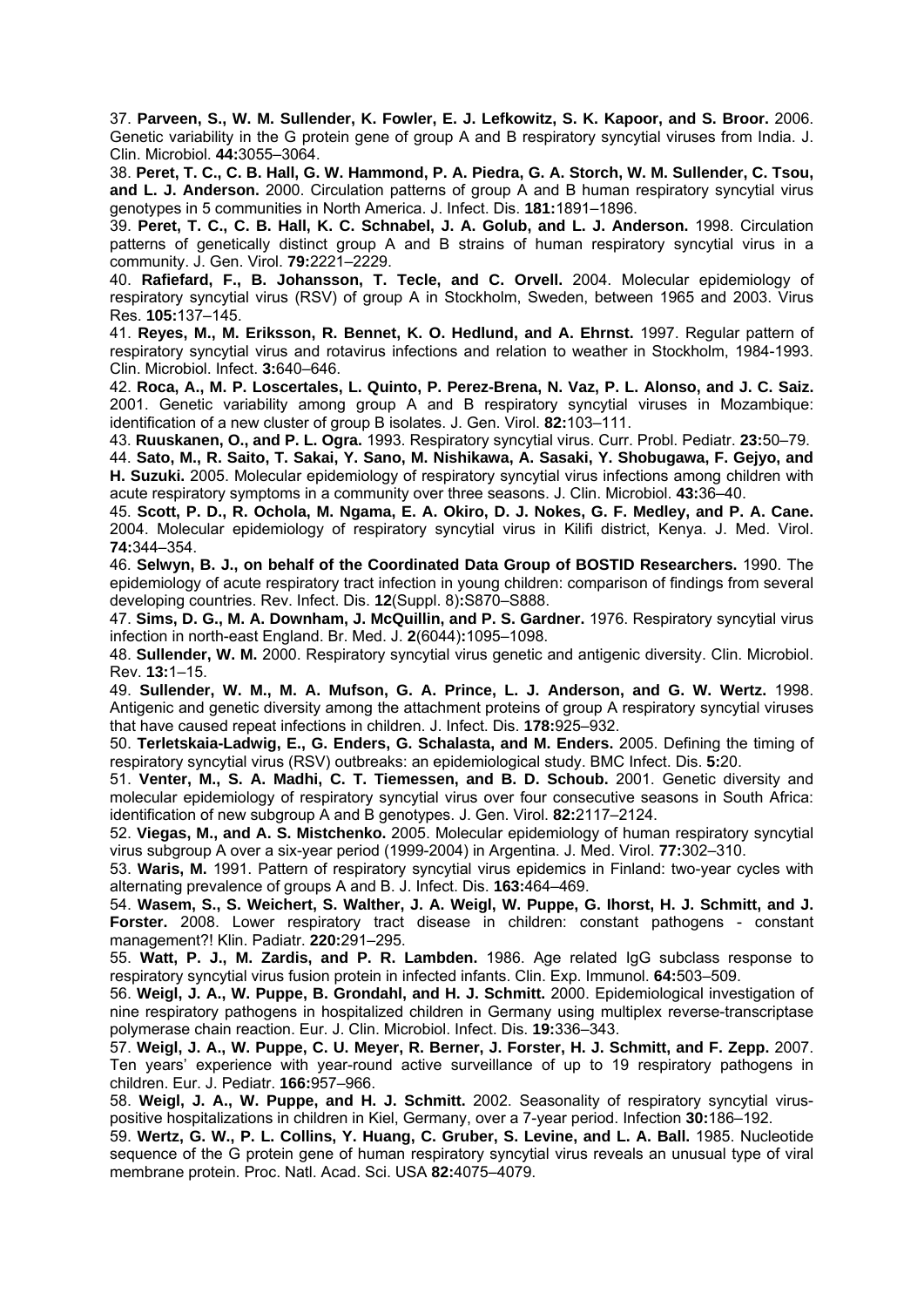60. **Wertz, G. W., M. Krieger, and L. A. Ball.** 1989. Structure and cell surface maturation of the attachment glycoprotein of human respiratory syncytial virus in a cell line deficient in O glycosylation. J. Virol. **63:**4767–4776.

61. **Winter, G. F., and J. M. Inglis.** 1987. Respiratory viruses in children admitted to hospital in Edinburgh 1972-1985. J. Infect. **15:**103–107.

62. **Zlateva, K. T., P. Lemey, A. M. Vandamme, and M. Van Ranst.** 2004. Molecular evolution and circulation patterns of human respiratory syncytial virus subgroup A: positively selected sites in the attachment G glycoprotein.J. Virol. **78:**4675–4683.

63. **Zlateva, K. T., L. Vijgen, N. Dekeersmaeker, C. Naranjo, and M. Van Ranst.** 2007. Subgroup prevalence and genotype circulation patterns of human respiratory syncytial virus in Belgium during ten successive epidemic seasons. J. Clin. Microbiol. **45:**3022–3030.

# *Tables and Figures*

**Table 1** RSV oligonucleotide primers and probes used in this study

| Method(s) (purpose) and<br>oligonucleotide primer or probe                                       | Oligonucleotide sequence $(5'–3')$                         | Positions <sup>a</sup> | Gene | Polarity          | Reference  |
|--------------------------------------------------------------------------------------------------|------------------------------------------------------------|------------------------|------|-------------------|------------|
| Real-time PCR<br>Generic PCR (detection of RSV<br>group A and B viruses<br>targeting the N gene) |                                                            |                        |      |                   |            |
| <b>RSV-N15-F</b>                                                                                 | <b>GATGGCTCITAGCAAAGTCAAGTT</b>                            | $15 - 38$              | N    | $\ddot{}$         | This study |
| <b>RSV-184-R</b>                                                                                 | <b>CATCITCWGTGATTAATARCATRCCACATA</b>                      | 155-184                | N    | $\qquad \qquad -$ | This study |
| <b>RSV-N106-S</b>                                                                                | F-CTGTCATCYAGCAAATACACYATYCAAC<br><b>GKAGYACAGGAG-BHO1</b> | 67-106                 | N    | $^{+}$            | This study |
| Specific PCR (detection of RSV)<br>group A viruses targeting<br>the G gene)                      |                                                            |                        |      |                   |            |
| RSVA-G409-F                                                                                      | AAGACCAAAAACACAACAACAA                                     | 409-430                | G    | $^{+}$            | This study |
| RSVA-G586-R                                                                                      | TTGGTATTCTTTTGCAGATAGTRGCC                                 | 564 586                | G    |                   | This study |
| <b>RSVA-G556-S</b>                                                                               | F-TTGGATTGTTGCTGCATATGCTGCTXTPH                            | 532-556                | G    |                   | This study |
| Conventional PCR and sequencing<br><b>External PCR</b>                                           |                                                            |                        |      |                   |            |
| RSVA-G513-F                                                                                      | <b>AGTGTTCAACITTGTACCCTGC</b>                              | 513-534                | G    | $^{+}$            | This study |
| <b>RSVA-F131-R</b>                                                                               | <b>CTGCACTGCATGTTGATTGAT</b>                               | 111-131                | F    |                   | This study |
| <b>Nested PCR</b>                                                                                |                                                            |                        |      |                   |            |
| <b>RSVA-G606-F</b>                                                                               | AACCACCACCAAGCCCACAA                                       | 606-625                | G    | $^{+}$            | 39         |
| <b>RSV-F22-R</b>                                                                                 | <b>CAACTCCATTGTTATTTGCC</b>                                | $3 - 22$               | F    |                   | 39         |

*<sup>a</sup>* Nucleotide positions are given according to the gene positions in RSV strain A2 (GenBank accession number U50362). All oligonucleotides were purchased from TibMolbiol GmbH (Berlin, Germany). Abbreviations: F, 6-carboxyfluorescein (FAM); BHQ1, black hole quencher 1; X, 6'carboxytetramethylrhodamine (TAMRA); PH, phosphate.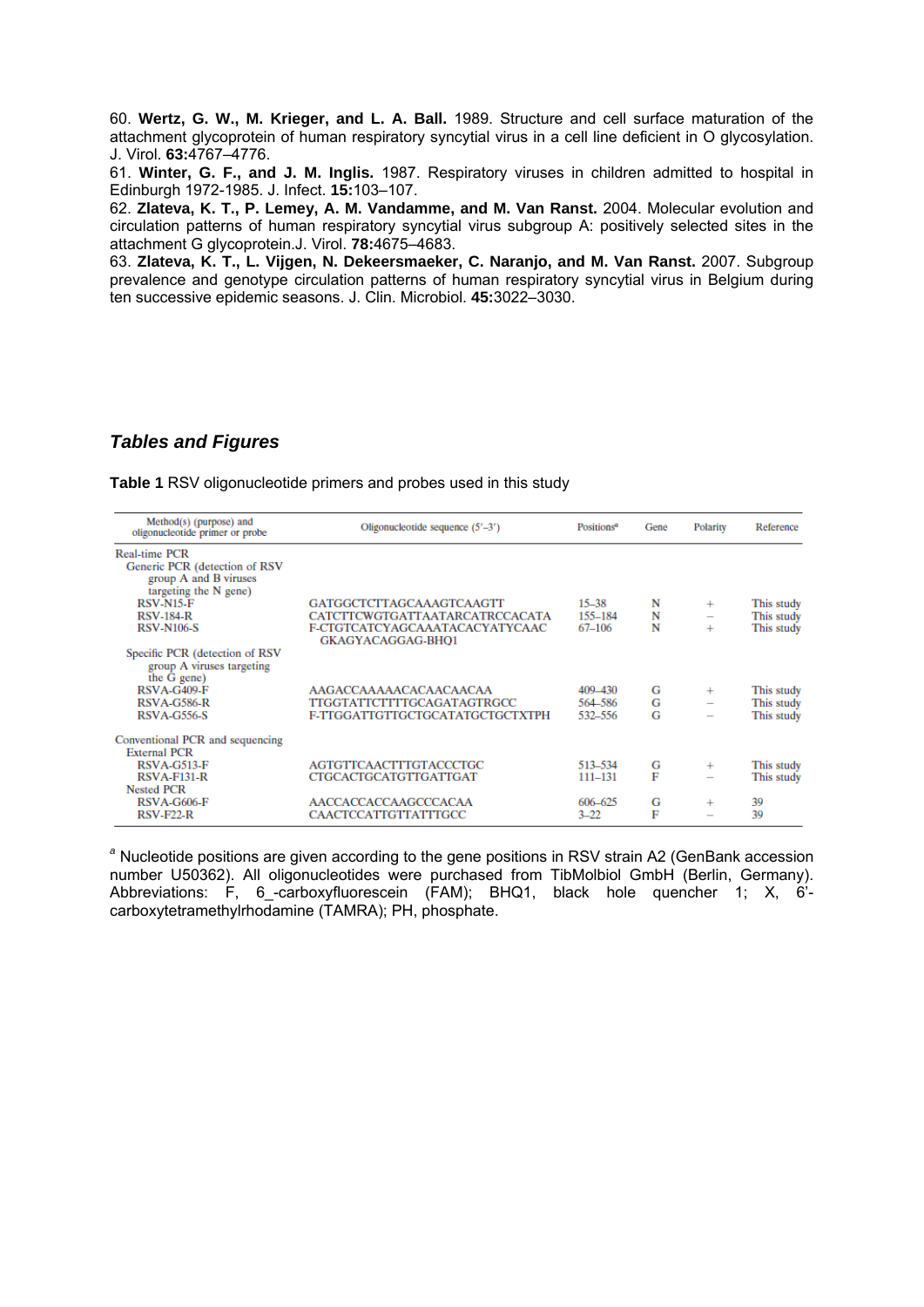| Strain           | GenBank       | Country of           | Reference |
|------------------|---------------|----------------------|-----------|
|                  | accession no. | isolation            |           |
|                  |               |                      |           |
| Ab4026B01        | AY146435      | South Africa         | 25        |
| Ab5076Pt01       | AY146437      | South Africa         | 25        |
| AL19376-1        | AF233900      | <b>United States</b> | 38        |
| AL19452-2        | AF233901      | <b>United States</b> | 38        |
| AL19471-5        | AF233902      | <b>United States</b> | 38        |
| AL19556-3        | AF233903      | <b>United States</b> | 38        |
| <b>AUS/A2/61</b> | M11486        | <b>United States</b> | 59        |
| CH <sub>09</sub> | AF065254      | <b>United States</b> | 39        |
| <b>CH17</b>      | AF065255      | <b>United States</b> | 39        |
| <b>CH28</b>      | AF065256      | <b>United States</b> | 39        |
| <b>CH34</b>      | AF065257      | <b>United States</b> | 39        |
| CN1973           | AF233904      | Canada               | 38        |
| CN2395           | AF233905      | Canada               | 38        |
| <b>CN2708</b>    | AF233906      | Canada               | 38        |
| CN2851           | AF233907      | Canada               | 38        |
| LLC235-267       | AY114149      | Singapore            | 24        |
| LLC242-282       | AY114150      | Singapore            | 24        |
| LLC62-111        | AY114151      | Singapore            | 24        |
| <b>MAD/1/89</b>  | Z33412        | Spain                | 15        |
| MAD/3/92         | Z33455        | Spain                | 15        |
| MAD/5/92         | Z33417        | Spain                | 15        |
| <b>MO01</b>      | AF233909      | <b>United States</b> | 38        |
| MO02             | AF233910      | <b>United States</b> | 38        |
| MO <sub>16</sub> | AF233913      | <b>United States</b> | 38        |
| MO48             | AF233914      | <b>United States</b> | 38        |
| MO55             | AF233915      | <b>United States</b> | 38        |
| MON/1/87         | Z33421        | Uruguay              | 15        |
| MON/1/90         | Z33494        | Uruguay              | 15        |
| MON/1/94         | AF448498      | Uruguay              | 12        |
| MON/3/88         | Z33425        | Uruguay              | 15        |
| MON/4/90         | Z33426        | Uruguay              | 15        |
|                  | Z33427        |                      | 15        |
| MON/5/90         | Z33430        | Uruguay              | 15        |
| MON/8/92         | Z33431        | Uruguay              |           |
| MON/9/91         |               | Uruguay              | 15<br>15  |
| MON/9/92         | Z33432        | Uruguay              |           |
| NG/009/02        | AB175815      | Japan                | 44        |
| <b>NY103</b>     | AF233916      | <b>United States</b> | 38        |
| <b>NY108</b>     | AF233917      | <b>United States</b> | 38        |
| <b>NY20</b>      | AF233918      | <b>United States</b> | 38        |
| SA97D1289        | AF348803      | South Africa         | 51        |
| SA98V603         | AF348807      | South Africa         | 51        |
| SA99V1239        | AF348808      | South Africa         | 51        |
| SA99V360         | AF348804      | South Africa         | 51        |
| Sal/173/99       | AY472094      | Brazil               | 28        |
| Sal/87/99        | AY472086      | Brazil               | 28        |
| TX67951          | AF233919      | <b>United States</b> | 38        |
| <b>TX68481</b>   | AF233920      | <b>United States</b> | 38        |
| TX68532          | AF233921      | <b>United States</b> | 38        |
| <b>TX69564</b>   | AF233923      | <b>United States</b> | 38        |
| USA/Long/56      | M17212        | <b>United States</b> | 21        |
| WV/6973/82       | AF065407      | <b>United States</b> | 49        |
|                  |               |                      |           |

**Table 2** RSV group A sequences used in this study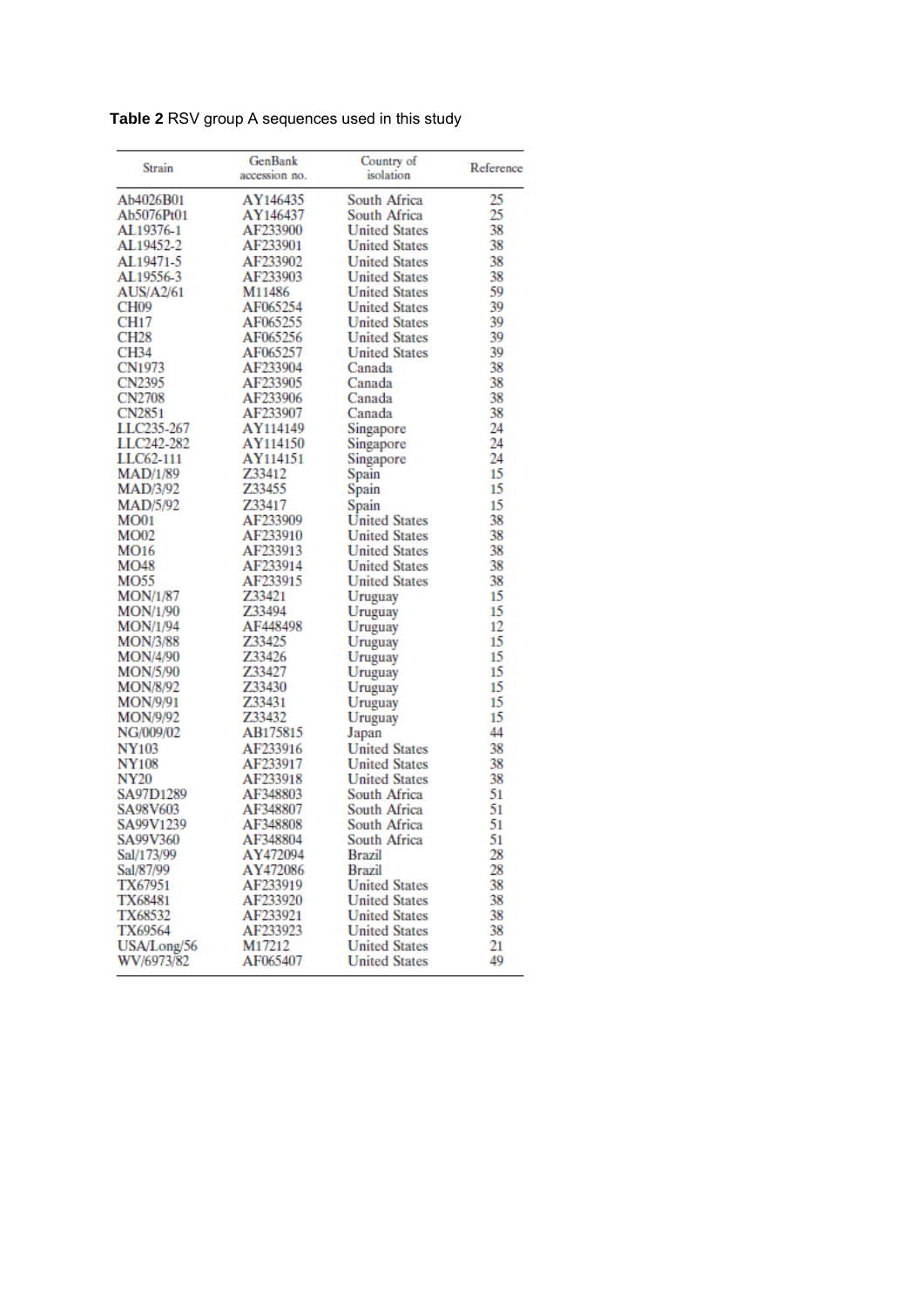**Table 3** Characteristics of RSV epidemic seasons from 1999 to 2007

| Epidemic<br>season (yr) | Pattern | Onset of<br>epidemic<br>(wk) | Peak of<br>epidemic<br>(wk) | Offset of<br>epidemic<br>(wk) | Duration of<br>epidemic<br>(wk) |
|-------------------------|---------|------------------------------|-----------------------------|-------------------------------|---------------------------------|
| 1999-2000               | Late    | 52                           |                             | 17                            | 18                              |
| 2000-2001               | Late    | 49                           | 8                           | 17                            | 21                              |
| 2001-2002               | Early   | 47                           | 13                          | 30                            | 36                              |
| 2002-2003               | Early   | 42                           | 51                          | 14                            | 25                              |
| 2003-2004               | Late    |                              | 12                          | 18                            | 18                              |
| 2004-2005               | Early   | 47                           |                             | 14                            | 21                              |
| 2005-2006               | Late    |                              | 15                          | 19                            | 13                              |
| 2006-2007               | Late    | 50                           | 8                           | 17                            | 20                              |

# **Table 4** Distribution of RSV group A viruses in nine epidemic seasons

|                                                                                                                   | No. $(\%)$ of samples                                    |                                                                                                      |                                                                                                   |                                                                                             |  |  |  |  |
|-------------------------------------------------------------------------------------------------------------------|----------------------------------------------------------|------------------------------------------------------------------------------------------------------|---------------------------------------------------------------------------------------------------|---------------------------------------------------------------------------------------------|--|--|--|--|
| Epidemic<br>season (yr)                                                                                           | <b>RSV</b><br>positive                                   | With<br>differentiated<br>RSV <sup>a</sup>                                                           | With RSV<br>group A<br>viruses                                                                    | With sequenced<br>RSV group A<br>viruses                                                    |  |  |  |  |
| 1998-1999<br>1999-2000<br>2000-2001<br>2001-2002<br>2002-2003<br>2003-2004<br>2004-2005<br>2005-2006<br>2006-2007 | 24<br>92<br>286<br>128<br>271<br>68<br>143<br>104<br>310 | 20(83)<br>90 (98)<br>262 (92)<br>126 (98)<br>244 (90)<br>65 (96)<br>136 (95)<br>103 (99)<br>224 (72) | 4 (20)<br>84 (93)<br>152 (58)<br>84 (67)<br>82 (34)<br>49 (75)<br>109 (80)<br>66 (64)<br>118 (53) | 2(50)<br>19 (23)<br>32(21)<br>18(21)<br>23 (28)<br>18 (37)<br>37 (34)<br>19 (29)<br>53 (45) |  |  |  |  |

*<sup>a</sup>* Number of samples differentiated by specific real-time reverse transcription- PCRs into RSV group A and B viruses.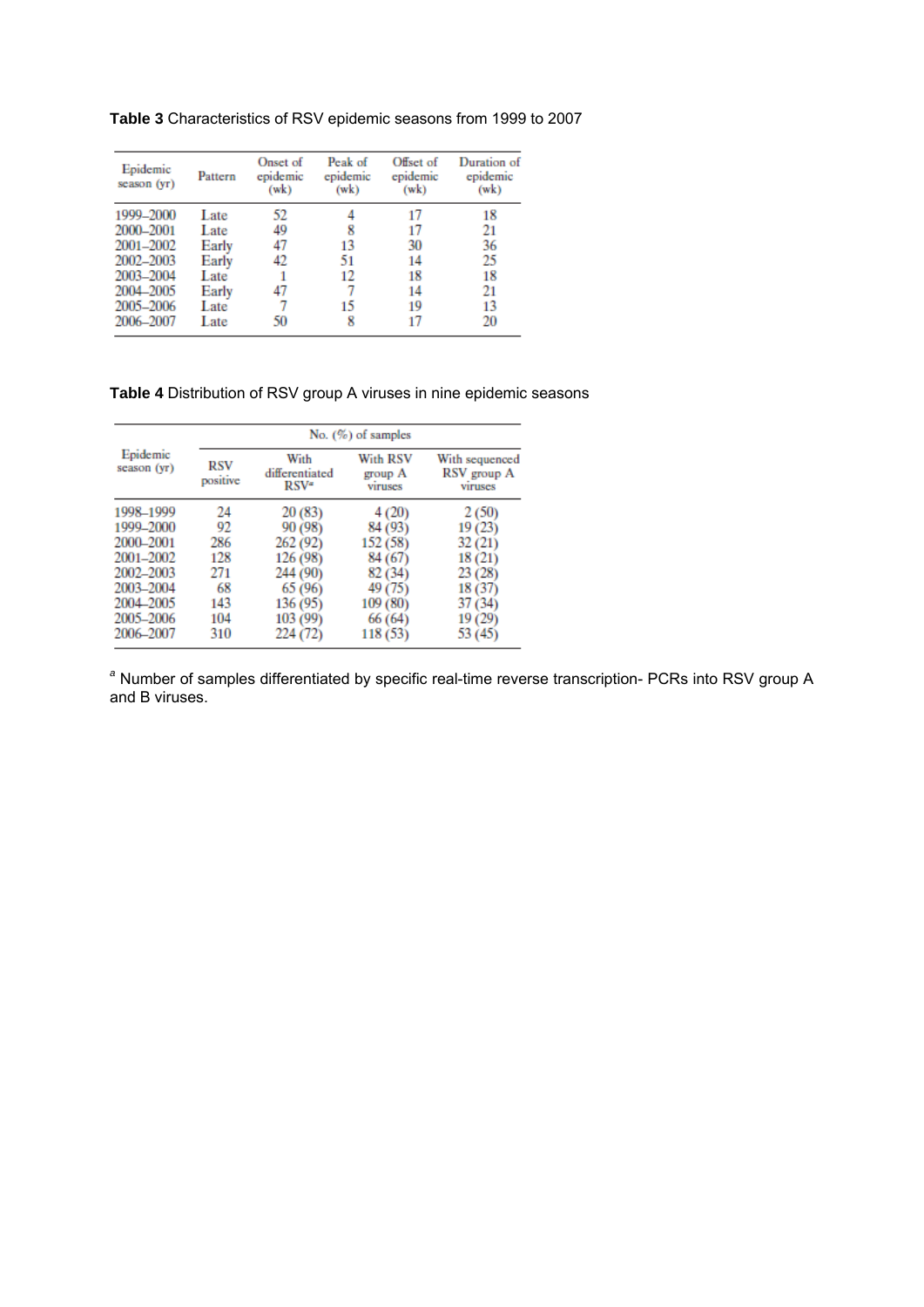| Subtype <sup>a</sup> | No. of isolates<br>$(n)^b$ | % Similarity in<br>subtype | Epidemic season $(n)^c$ | Subtype <sup>a</sup> | No. of isolates<br>$(n)^b$ | % Similarity in<br>subtype | Epidemic season $(n)^c$ |
|----------------------|----------------------------|----------------------------|-------------------------|----------------------|----------------------------|----------------------------|-------------------------|
| A2.1                 | 8(7)                       | 99.62                      | $2005 - 2006(1)$        |                      |                            |                            | 2005-2006 (3)           |
|                      |                            |                            | 2006–2007 (7)           | A5.8                 | 20(17)                     | 96.6                       | 1999-2000 (1)           |
| A2.2                 | 8(7)                       | 99.62                      | 2006-2007 (8)           |                      |                            |                            | 2000–2001 (5)           |
| A2.3                 | 3(0)                       | 97.4                       | 2005–2006 (1)           |                      |                            |                            | $2001 - 2002$ (2)       |
|                      |                            |                            | 2006-2007 (2)           |                      |                            |                            | $2002 - 2003$ (3)       |
| A2.4                 | 2(2)                       | 100                        | 2004-2005 (2)           |                      |                            |                            | 2003-2004 (3)           |
| A2.5                 | 3(3)                       | 100                        | 2001-2002 (3)           |                      |                            |                            | 2004–2005 (4)           |
| A2.6                 | 2(2)                       | 100                        | 1999-2000 (2)           |                      |                            |                            | 2005-2006 (1)           |
| A2.7                 | 6(5)                       | 99.62                      | 2001-2002 (6)           |                      |                            |                            | 2006-2007 (1)           |
| A2.8                 | 4(2)                       | 99.25                      | 1999-2000 (3)           | A5.9                 | 3(0)                       | 97.77                      | 1998-1999 (1)           |
|                      |                            |                            | $2000 - 2001(1)$        |                      |                            |                            | 1999-2000 (1)           |
| A2.9                 | 2(0)                       | 98.51                      | 2003-2004 (1)           |                      |                            |                            | $2005 - 2006(1)$        |
|                      |                            |                            | 2004-2005 (1)           | A5.10                | 3(0)                       | 98.8                       | $2000 - 2001(1)$        |
| A2.10                | 2(2)                       | 100                        | 2000-2001 (2)           |                      |                            |                            | $2001 - 2002(1)$        |
| A2.11                | 4(2)                       | 98.51                      | 2000-2001 (4)           |                      |                            |                            | $2002 - 2003(1)$        |
| A2.12                | 10(3, 2)                   | 97.4                       | 2005-2006 (2)           | A5.11                | 2(2)                       | 100                        | 2004–2005 (2)           |
|                      |                            |                            | 2006-2007 (8)           | A5.12                | 2(2)                       | 100                        | 2003-2004 (2)           |
| A2.13                | 3(0)                       | 97.77                      | 1998-1999 (1)           | A5.13                | 11 $(7)$                   | 97                         | 1999-2000 (6)           |
|                      |                            |                            | $2000 - 2001(1)$        |                      |                            |                            | 2000-2001 (2)           |
|                      |                            |                            | 2002-2003 (1)           |                      |                            |                            | $2001 - 2002(2)$        |
| A2.14                | 3(2)                       | 97.77                      | 1999-2000 (2)           |                      |                            |                            | 2002-2003 (1)           |
|                      |                            |                            | 2000-2001 (1)           | A5.14                | 3(3)                       | 100                        | $2004 - 2005(3)$        |
| A2.15                | 4(3)                       | 99.25                      | 2003-2004 (3)           | A5.15                | 2(2)                       | 100                        | 2006-2007 (2)           |
|                      |                            |                            | 2004-2005 (1)           | A5.16                |                            | 98.51                      | $2000 - 2001(1)$        |
| A2.16                | 3(0)                       | 98.51                      | 2000-2001 (1)           |                      | 4(2)                       |                            | 2003-2004 (2)           |
|                      |                            |                            | 2003-2004 (1)           |                      |                            |                            | 2006-2007 (1)           |
|                      |                            |                            |                         | A5.17                |                            | 97                         |                         |
| A2.17                |                            | 98.14                      | 2006-2007 (1)           |                      | 7(4)                       |                            | 2004–2005 (6)           |
|                      | 4(2)                       |                            | 2005-2006 (1)           |                      |                            |                            | 2006-2007 (1)           |
|                      |                            |                            | 2006-2007 (3)           | A5.18                | 3(3)                       | 100                        | 2004–2005 (3)           |
| A2.18                | 1                          |                            | 2006-2007 (1)           | A5.19                | 3 (3)                      | 100                        | 2006–2007 (3)           |
| A2.19                | $\mathbf{1}$               |                            | 2000-2001 (1)           | A5.20                | 6(4)                       | 99.25                      | $2003 - 2004(1)$        |
| A2.20                | $\mathbf{1}$               |                            | 2000-2001 (1)           |                      |                            |                            | $2005 - 2006(4)$        |
|                      |                            |                            |                         |                      |                            |                            | 2006-2007 (1)           |
| A5.1                 | 10(9)                      | 99.25                      | 1999-2000 (1)           | A5.21                | 3(3)                       | 100                        | $2003 - 2004(3)$        |
|                      |                            |                            | 2004-2005 (7)           | A5.22                | 3(0)                       | 98.14                      | $2000 - 2001(3)$        |
|                      |                            |                            | $2006 - 2007(2)$        | A5.23                | 2(0)                       | 97.77                      | $2002 - 2003$ (2)       |
| A5.2                 | 3(3)                       | 100                        | 2004–2005 (3)           | A5.24                | 2(0)                       | 98.8                       | $2000 - 2001(1)$        |
| A5.3                 | 7(5)                       | 98.14                      | 2005-2006 (1)           |                      |                            |                            | 2005-2006 (1)           |
|                      |                            |                            | 2006-2007 (6)           | A5.25                | 5 (0)                      | 97.77                      | 1999-2000 (1)           |
| A5.4                 | 4(3)                       | 98.8                       | 2005-2006 (1)           |                      |                            |                            | 2000-2001 (3)           |
|                      |                            |                            | 2006-2007 (3)           |                      |                            |                            | $2001 - 2002(1)$        |
| A5.5                 | 4(2, 2)                    | 99.25                      | 2004-2005 (2)           | A5.26                | 2(0)                       | 98.8                       | 2006–2007 (2)           |
|                      |                            |                            | 2005-2006 (2)           | A5.27                | 1                          |                            | 1999-2000 (1)           |
| A5.6                 | 4(2)                       | 98.8                       | $2000 - 2001(4)$        | A5.28                | 2(0)                       | 97.4                       | $2002 - 2003(1)$        |
| A5.7                 | 15(2, 9)                   | 96.6                       | 2000-2001 (1)           |                      |                            |                            | 2006–2007 (1)           |
|                      |                            |                            | 2001–2002 (3)           |                      |                            |                            |                         |
|                      |                            |                            | 2002-2003 (3)           | A7.1                 | 11(9)                      | 99.25                      | 2002-2003 (11)          |
|                      |                            |                            | 2003-2004 (2)           | A7.2                 | 1                          |                            | 1999-2000 (1)           |
|                      |                            |                            | 2004–2005 (3)           |                      |                            |                            |                         |
|                      |                            |                            |                         |                      |                            |                            |                         |

## **Table 5** Subtype distribution of RSV group A genotypes from 1998 to 2007

*a* Subtypes were defined as \_96.6% nucleotide similarity and denoted with a three-character code. *b n* is the number of identical sequences (subtypes A2.12, A5.5 and A5.7 showed two distinct groups of identical sequences).

*c n* is the number of isolates found in that season.

**Table 6** Nucleotide and amino acid divergence of the carboxyterminal variable region of the G protein of German RSV group A viruses

| Genotype                      | No. of<br>strains | Nucleotide<br>divergence $(\% )$<br>$(mean \pm SEM)$        | Amino acid<br>divergence $(\% )$<br>(mean $\pm$ SEM)        |
|-------------------------------|-------------------|-------------------------------------------------------------|-------------------------------------------------------------|
| GA <sub>2</sub><br>GA5<br>GA7 | 74<br>138<br>12   | $3.67 \pm 0.0067$<br>$2.96 \pm 0.0043$<br>$0.50 \pm 0.0014$ | $12.45 \pm 0.018$<br>$7.45 \pm 0.0098$<br>$1.52 \pm 0.0011$ |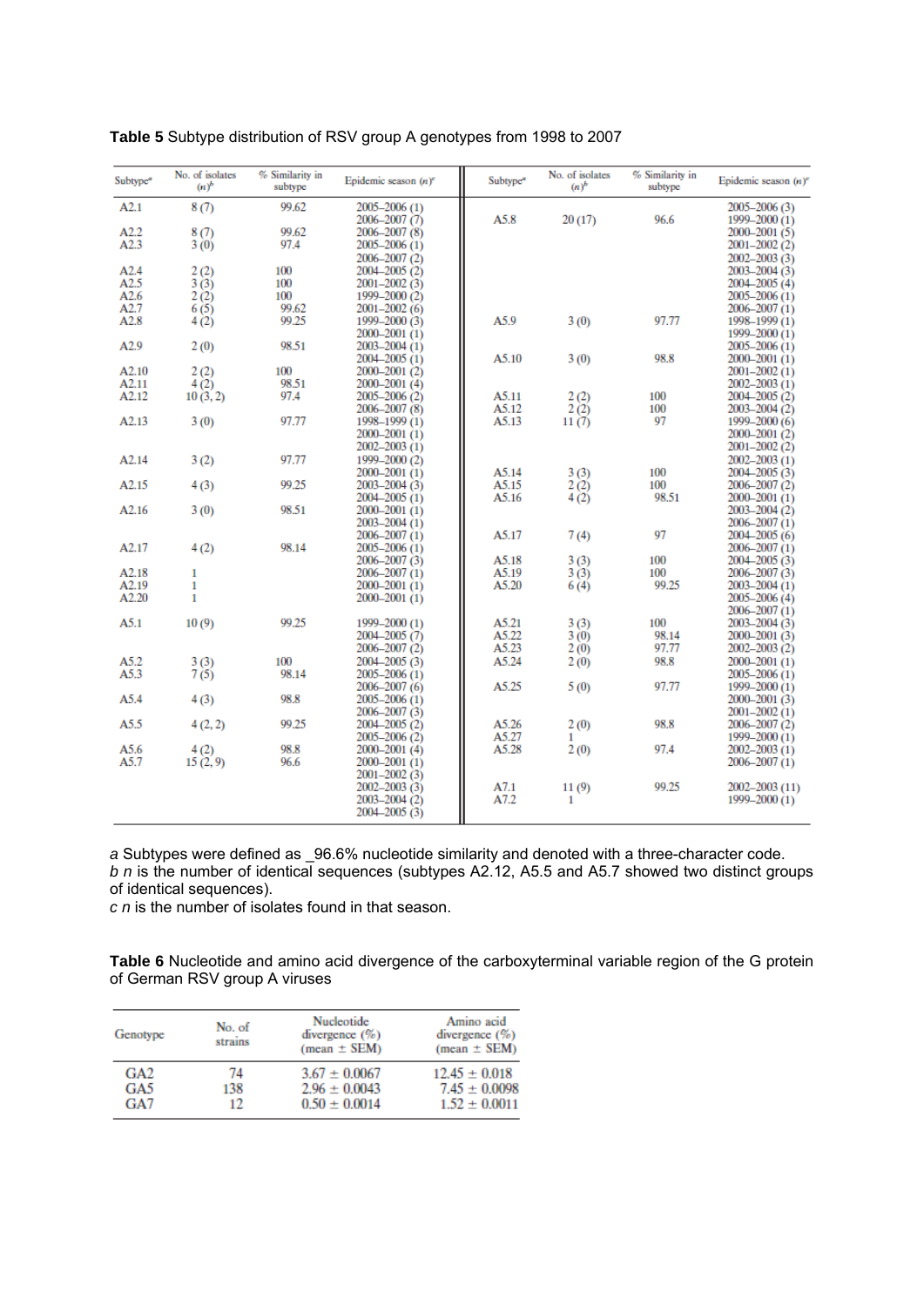**Table 7** Amino acid positions of RSV group A subtypes when two amino acids were presented in equivalent proportion in the deduced amino acid sequence of RSV group A subtypes (Fig. 4)

| Subtype                   | Amino acids at position |     |     |     |            |     |     |     |     |     |     |     |     |      |
|---------------------------|-------------------------|-----|-----|-----|------------|-----|-----|-----|-----|-----|-----|-----|-----|------|
|                           | 216                     | 223 | 228 | 231 | 241        | 250 | 260 | 273 | 276 | 280 | 283 | 295 | 296 | 298  |
| A <sub>2.9</sub><br>A2.11 |                         |     |     |     |            | S/T | S/I |     |     | P/L | S/T |     |     |      |
| A5.5<br>A5.16             |                         | E/K |     |     |            |     |     |     |     |     |     | I/Т |     | Q/4a |
| A5.23                     |                         |     | T/A |     |            |     |     | N/T | P/S |     |     |     |     | ОÆ   |
| A5.25<br>A5.26            |                         |     |     |     | P/L<br>P/L |     |     |     |     |     |     |     |     |      |
| A5.28                     | K/Q                     |     |     | TЛ  |            |     |     |     |     | Y/H |     |     | IЛ  |      |

*a* An amino acid coding for a stop codon is indicated by an asterisk.

# **Table 8** Prevalence of the predominating RSV group in different geographic areas

|                                                                                                                                                                      |                                                                      | Predominant RSV group (prevalence [%]) in: |                                                                      |                                                     |                         |                          |                                    |  |  |  |  |  |
|----------------------------------------------------------------------------------------------------------------------------------------------------------------------|----------------------------------------------------------------------|--------------------------------------------|----------------------------------------------------------------------|-----------------------------------------------------|-------------------------|--------------------------|------------------------------------|--|--|--|--|--|
| Epidemic season<br>or yr                                                                                                                                             |                                                                      | European countries                         |                                                                      | Other countries                                     |                         |                          |                                    |  |  |  |  |  |
|                                                                                                                                                                      | Germany                                                              | Sweden <sup>a</sup>                        | Belgium <sup>b</sup>                                                 | Argentina <sup>e</sup>                              | Japan <sup>d</sup>      | Kenya <sup>e</sup>       | India <sup>f</sup>                 |  |  |  |  |  |
| 1998-1999<br>1999<br>1999-2000<br>2000<br>2000-2001<br>2001<br>2001-2002<br>2002<br>2002-2003<br>2003<br>2003-2004<br>2004<br>2004-2005<br>2005<br>2005-2006<br>2006 | B(80)<br>A(93)<br>A(58)<br>A(67)<br>B(66)<br>A(75)<br>A(80)<br>A(64) | B(65)                                      | B(76)<br>A(73)<br>A(82)<br>B(73)<br>A(72)<br>A(61)<br>B(76)<br>A(84) | B(63)<br>A(100)<br>A(90)<br>B(71)<br>A(74)<br>A(82) | A(94)<br>B(83)<br>A(84) | A(100)<br>A(98)<br>B(61) | B(100)<br>A(100)<br>A(91)<br>A(53) |  |  |  |  |  |
| 2006-2007                                                                                                                                                            | A(53)                                                                |                                            |                                                                      |                                                     |                         |                          |                                    |  |  |  |  |  |

*a* Data from reference 32. *b* Data from reference 63. *c* Data from reference 52.

*d* Data from reference 44.

*e* Data from reference 45.

*f* Data from reference 37.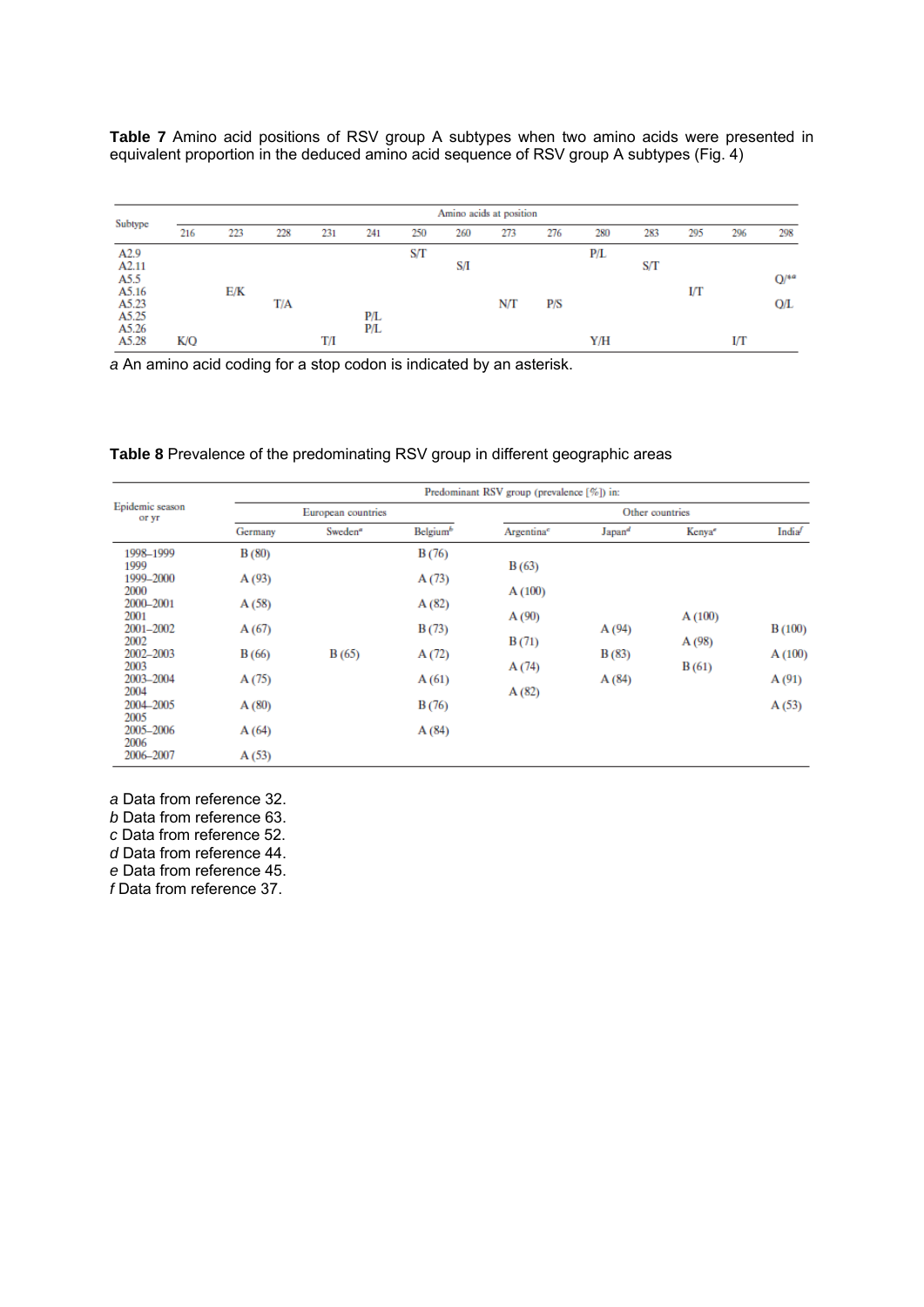**Figure 1** Number of total samples investigated and number of RSV-positive samples from 1999 to 2007. Results are shown for each month of eight epidemic seasons (from left to right, October [O], November [N], December [D], January [J], February [F], March [M], April [A], May [M], June [J], July [J], August [A], and September [S]).

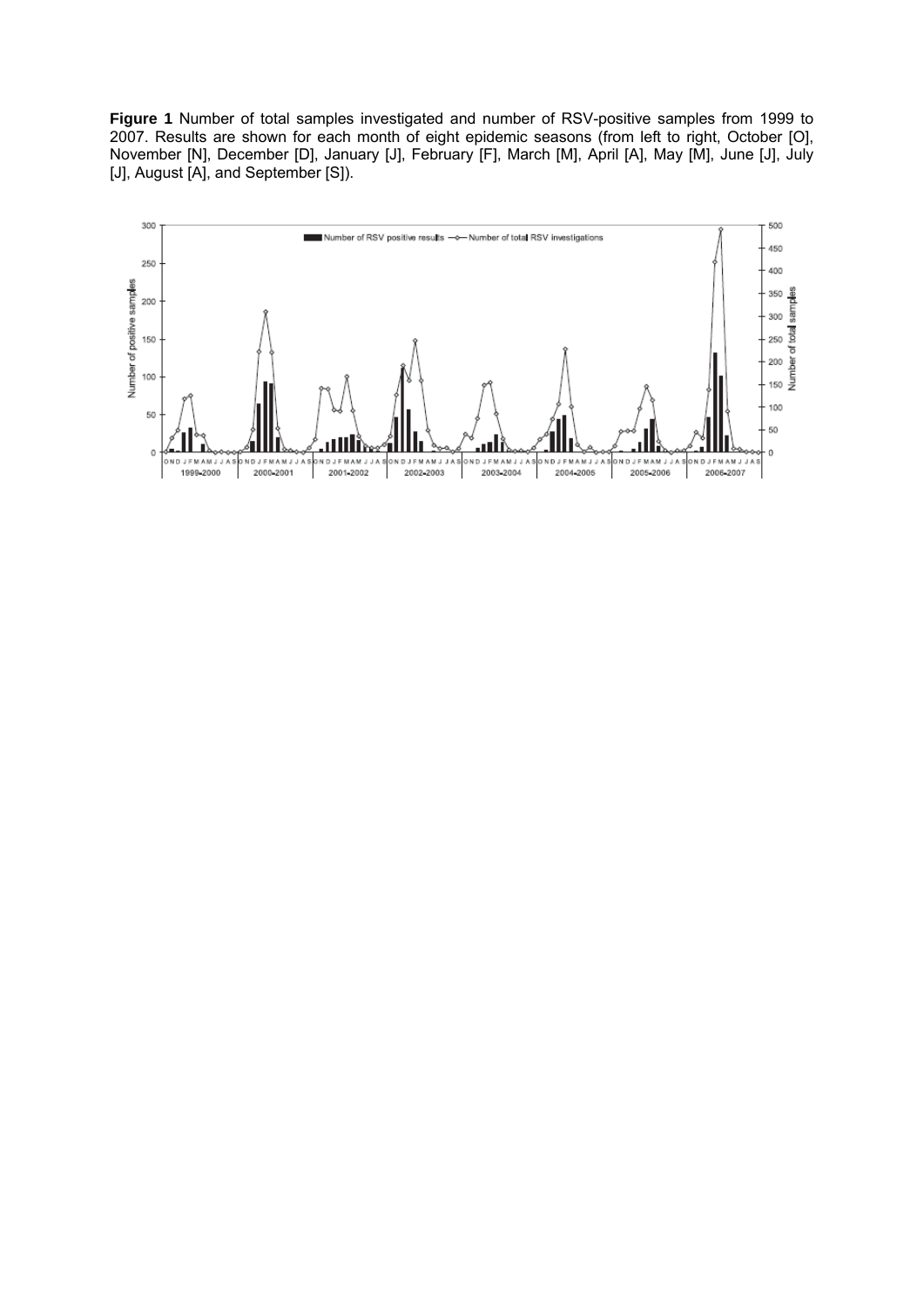**Figure 2** Phylogenetic tree of the second variable region of RSV group A genotypes and subtypes. The prototype strain USA/Long/56 was used as the outgroup in the analysis. Reference sequences describing the eight different genotypes were retrieved from GenBank and included in the tree. The tree was constructed using the neighbor-joining algorithm with 1,000 replicates through PHYLIP. Subtypes are shown in boldface. The genotypes are indicated by the brackets to the right of the figure. Only bootstrap values greater than 70% are displayed at the branch nodes. The scale bar indicates the number of nucleotide substitutions per site.

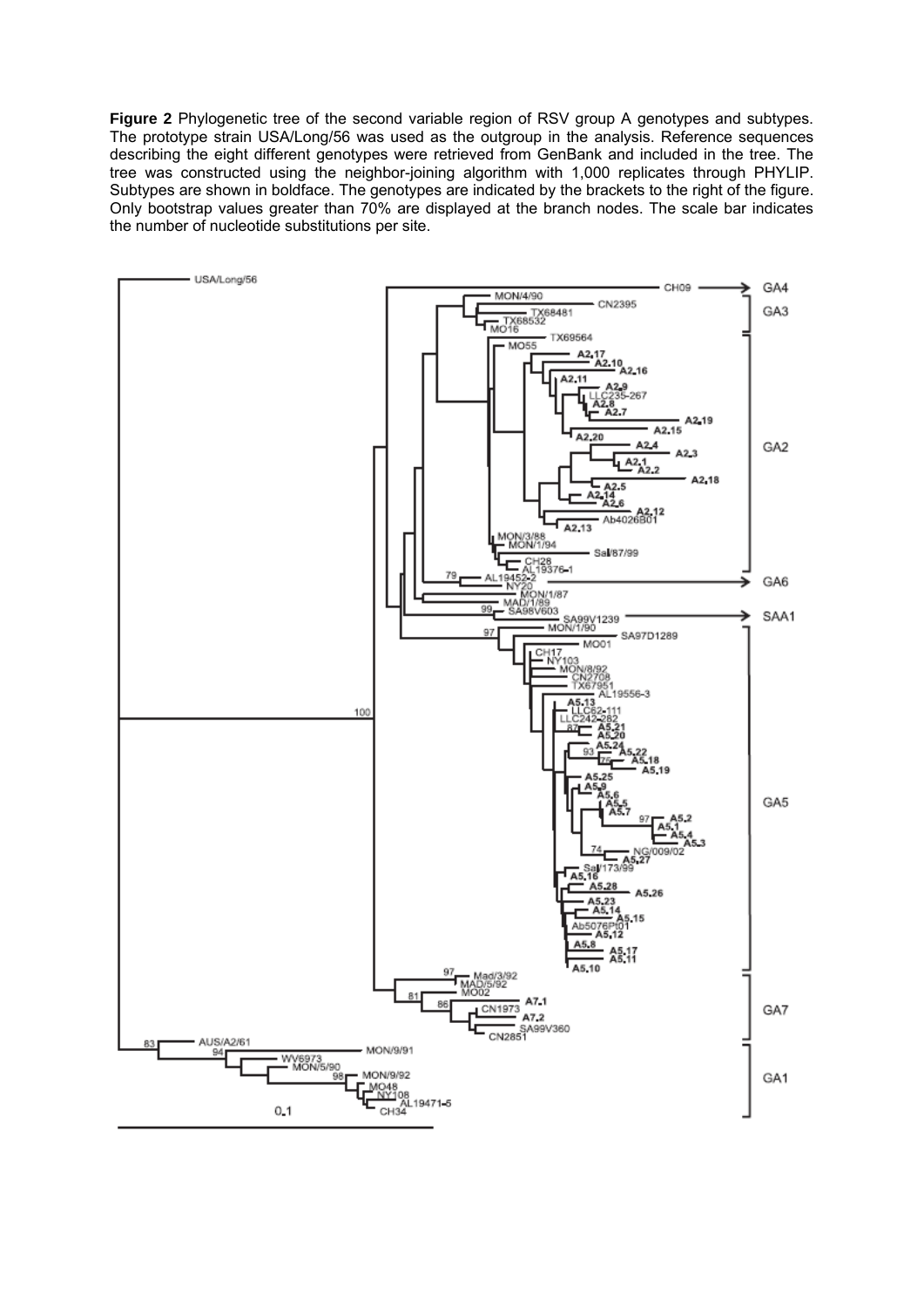**Figure 3** Distribution of RSV group A genotypes over eight consecutive seasons. The number of samples is shown on the abscissa.